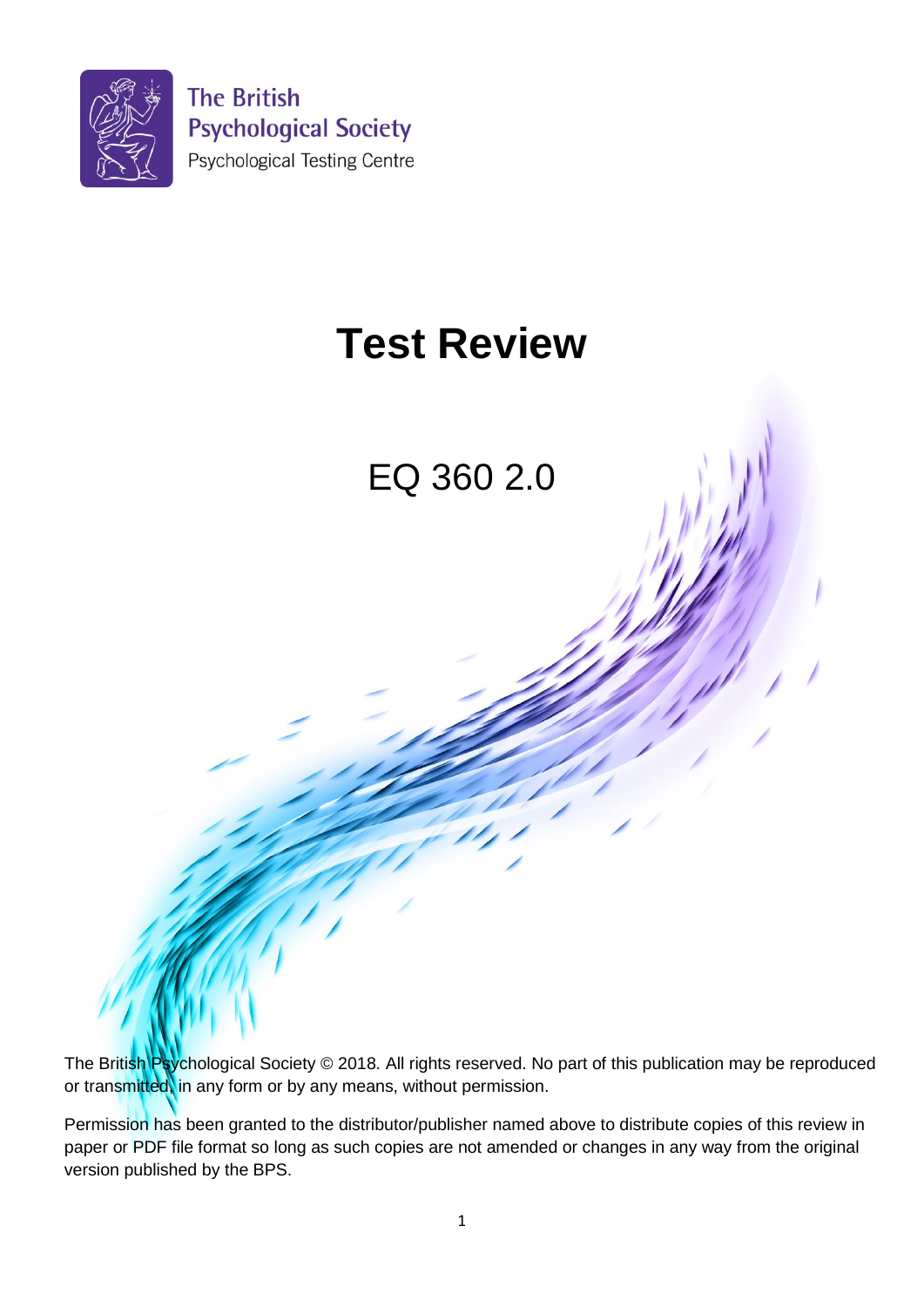Test Review of EQ 360 2.0 **Reviewers:** Rachel Frost & Anna Naumenko **Consultant Editor:** Roy Childs **Senior Editor**: Ian Newcombe

## **GENERAL INFORMATION AND DESCRIPTION OF THE INSTRUMENT**

**Test Name:** EQ 360 2.0

**Date of current review: August 2018** 

**Date of previous review:** n/a

**Original test name:** EQ 360

**Authors of the original test:** Dr Reuven Bar-On and Dr Rich Handley

**Authors of the local adaptation:** Not given

**Local test distributor/publisher:** Several distributors in UK

**Publisher of the original version of the test:** MHS

**Date of publication of current revision/edition:** October 2011

**Date of publication of adaptation for local use:** October 2011

**Date of publication of original test:** April 2006

**ISBN:** 9781854336484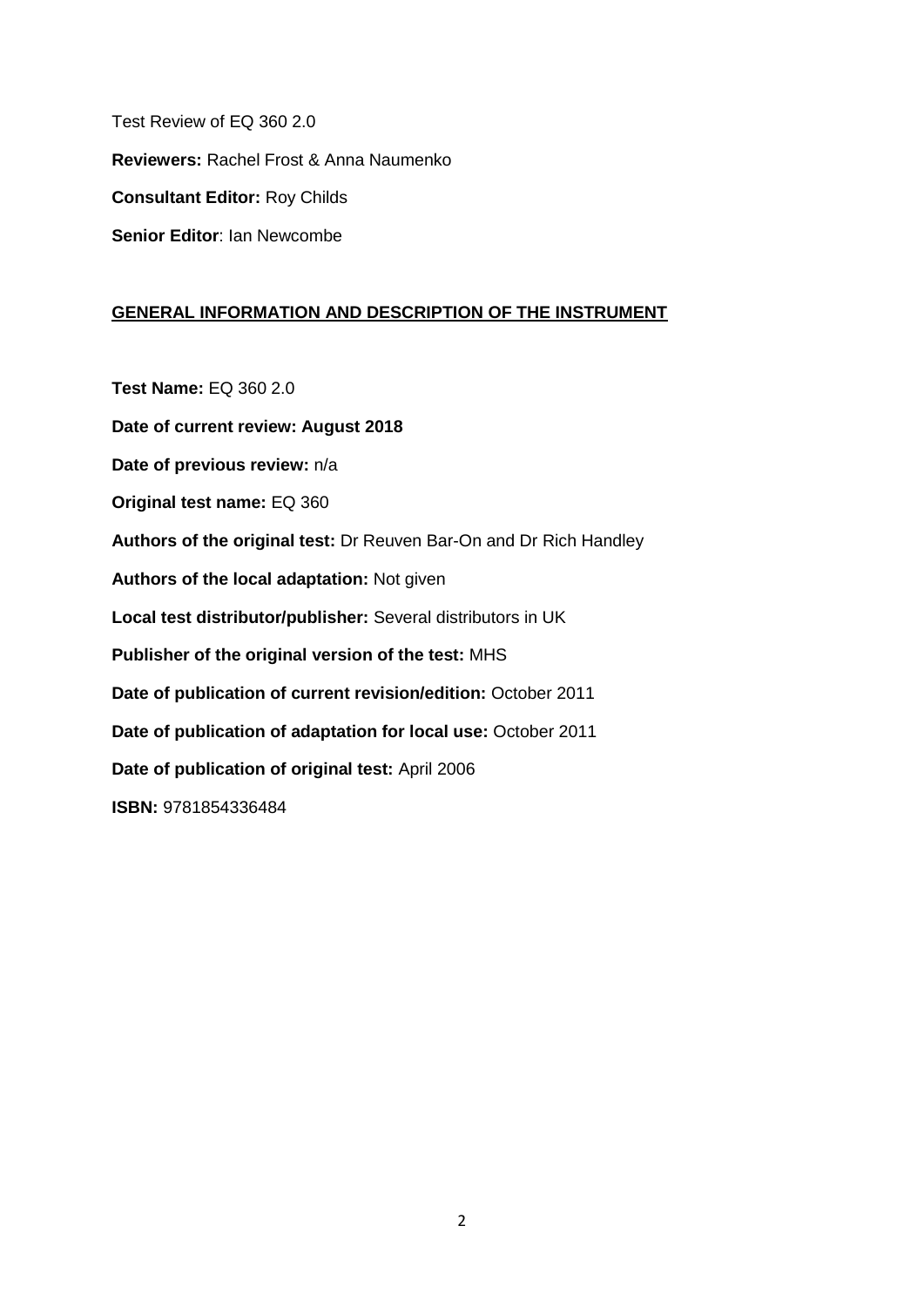## **General description of the instrument**

The EQ 360 2.0 is a multi-rater version of the EQ-i 2.0 and measures the same set of emotional and social skills that influence the way we:

- perceive and express ourselves,
- develop and maintain social relationships,
- cope with challenges, and
- use emotional information in an effective and meaningful way.

The EQ-i 2.0 model of Emotional Intelligence is comprised of fifteen factors across five categories of functioning, and is based on a model developed by Dr Reuven Bar-On during his dissertation work, his review of the literature on emotional functioning, and from his own clinical practice. The latest version of the EQ 360 2.0 has benefitted from the considerable revision of the EQ-i 2.0 which was based on research and feedback from use of the original EQ-i. The fifteen scales measured by EQ 360 2.0 are called Self-Regard, Emotional Self-Awareness, Assertiveness, Independence, Empathy, Social Responsibility, Interpersonal Relationship, Stress Tolerance, Impulse Control, Reality Testing, Flexibility, Problem Solving, Self-Actualization, Optimism and Happiness. The instrument is computer administered via an on-line portal although a paper version can be used and the responses input to score and generate reports.

The instrument has 133 items each of which has a corresponding and equivalent item in the EQ-i 2.0 but adapted for the 360 process. It is designed to be suitable for any participant over eighteen years of age and to be used in occupational, educational and psycho-clinical settings. The instrument is expected to take between 20 and 30 minutes to complete. Certification training in the use of the instrument is required before it can be purchased and accessed. This training is provided by licensed distributors across the world.

There are two main reports as follows:

1. The Leadership Report (with two variations, one designed for the 'client' and the other designed for the 'coach'). This structures the feedback around four key leadership dimensions - Authenticity, Coaching, Insight and Innovation but also shows results for the five main factors each comprising of three underlying scales.

2. The Workplace Report (also with two variations, one designed for the 'client' and the other designed for the 'coach'). This structures the feedback around the five main factors each comprising of three underlying scales.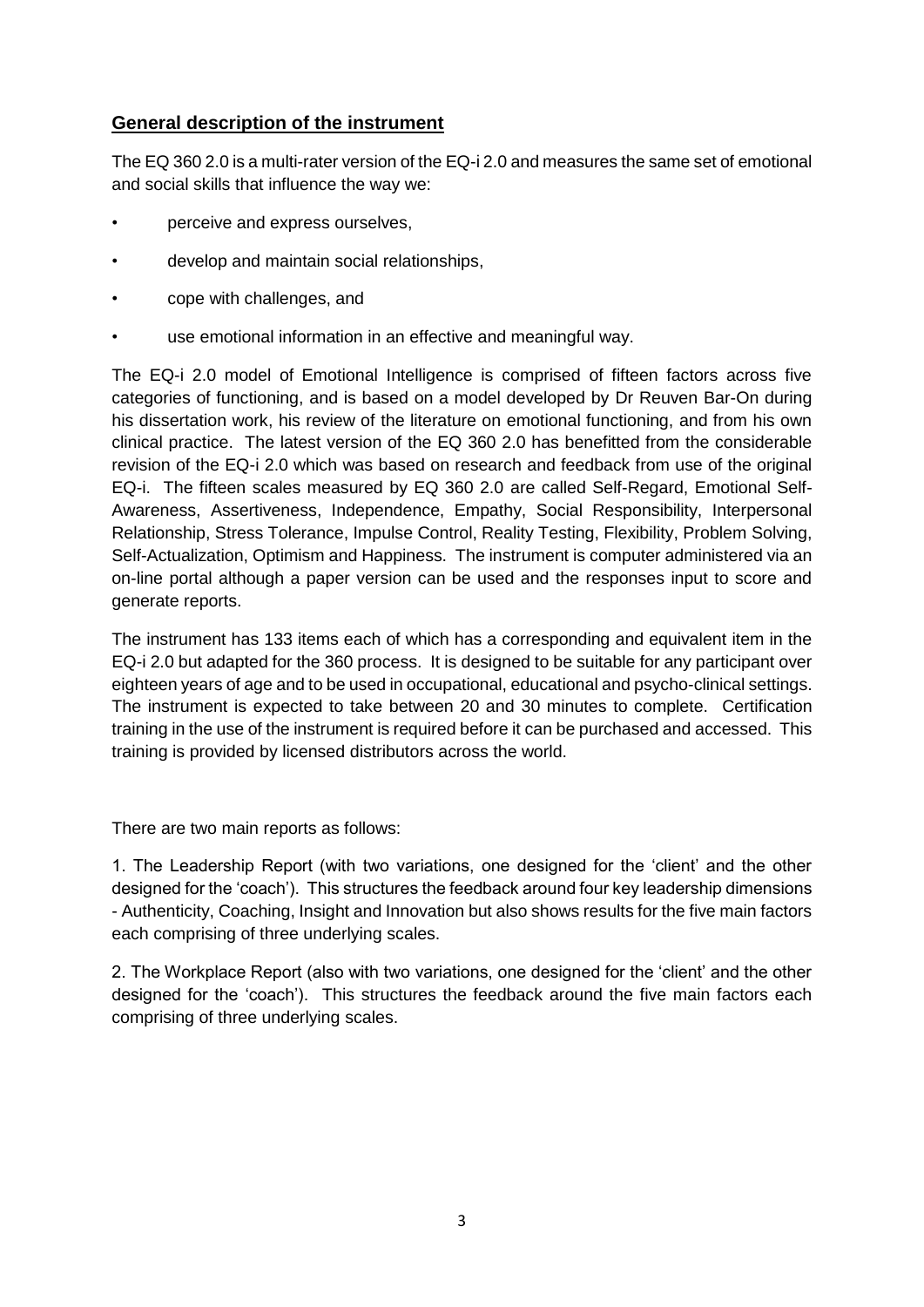## **Classification**

## **Content domains:**

Emotional and social skills:

Emotional intelligence - defined as a set of emotional and social skills that influence the way people perceive and express themselves, develop and maintain social relationships, cope with challenges and use emotional information in an effective and meaningful way.

## **Intended or main area(s) of use:**

Advice, guidance and career choice

**Educational** 

Work and Occupational

## **Description of the populations for which the test is intended**

Anyone 18 years or older

The EQ 360 2.0 is appropriate for individuals of both genders who are 18 years of age and older. It is advised that people (both ratees and raters/observers) with a third to fourth-grade reading level (9-10 years old) can comprehend the EQ 360 2.0. The inventory should not be administered to youths under the age of 18 without thorough consideration of maturity level. It is also not recommended for individuals who are unwilling to answer honestly or who are disoriented or severely impaired.

## **Number of scales and brief description of the variables) measured by the instrument**

The EQ 360 2.0 has 15 scales organised into 5 composites reflecting the different aspects of trait-based emotional intelligence. There is also a Well-Being Indicator (Happiness). The 15 scales are:

Self-Perception Composite:

- Self-Regard subscale: respecting oneself, confidence
- Self-Actualization subscale: pursuit of meaning; self-improvement
- Emotional Self-Awareness subscale: understanding own emotions

Self-Expression Composite:

- Emotional Expression subscale: constructive expression of emotions
- Assertiveness subscale: communicating feelings, beliefs; non-offensive
- Independence subscale: self-directed; free from emotional dependency

Interpersonal Composite:

- Interpersonal Relationships subscale: mutually satisfying relationships
- Empathy subscale: understanding, appreciating how others feel
- Social Responsibility subscale: social conscious-ness; helpful

Decision Making Composite: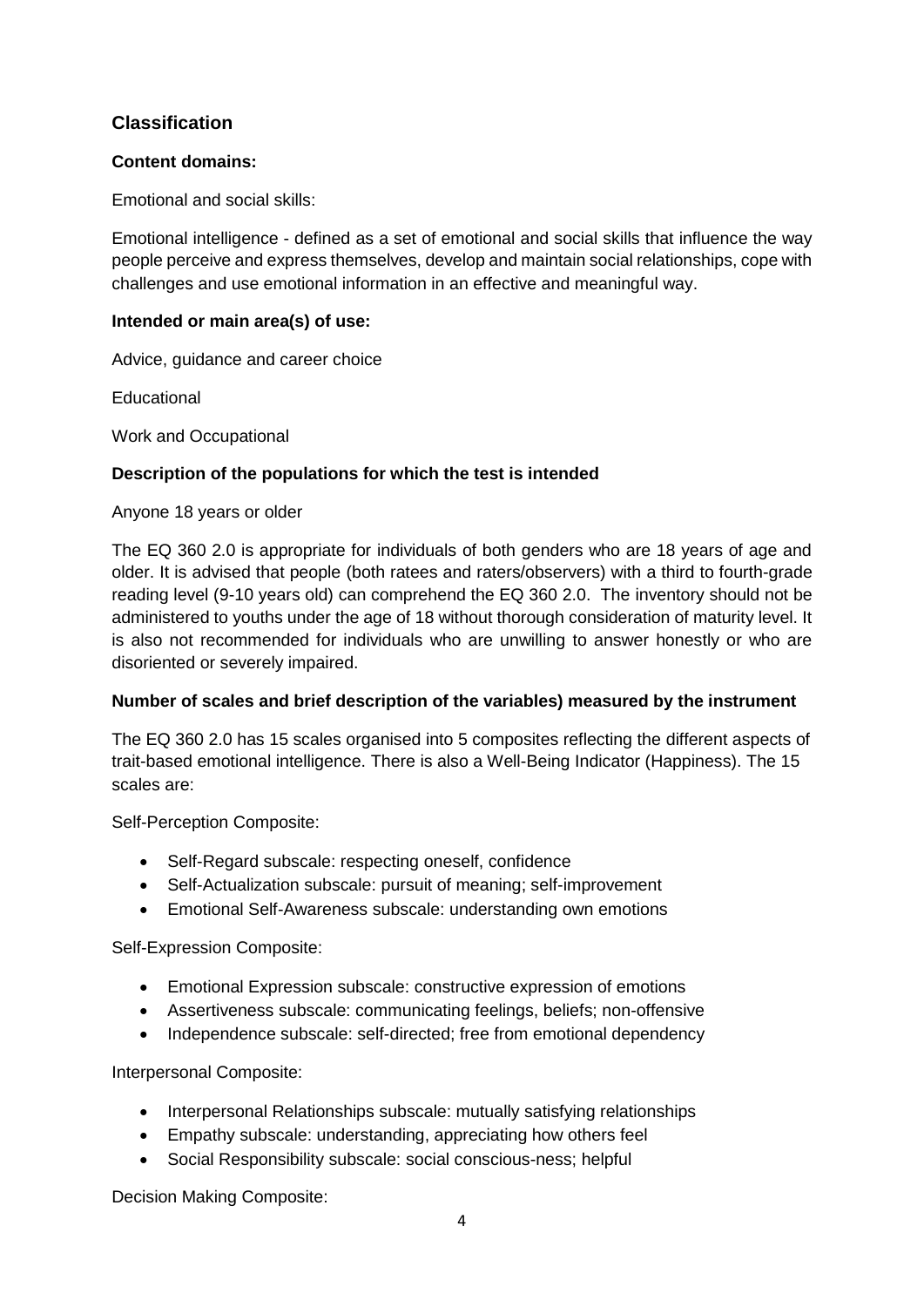- Problem Solving subscale: find solutions when emotions are involved
- Reality Testing subscale: objective; see things as they really are
- Impulse Control subscale: resist or delay impulse to act

Stress Management Composite:

- Flexibility subscale: adapting emotions, thoughts and behaviours
- Stress Tolerance subscale: coping with stressful or difficult situations
- Optimism subscale: positive attitude and outlook on life.

There are also four validity scales which are used to check the accuracy or seriousness of the responses given: omission rate, inconsistency index, positive impression management, and negative impression management.

## **Response mode** Computerised **Demands on the test taker: Manual capabilities** Irrelevant/not necessary **Handedness** Irrelevant / not necessary **Vision** information missing **Hearing** Irrelevant / not necessary **Command of test language** necessary information given

#### **Reading**

necessary information given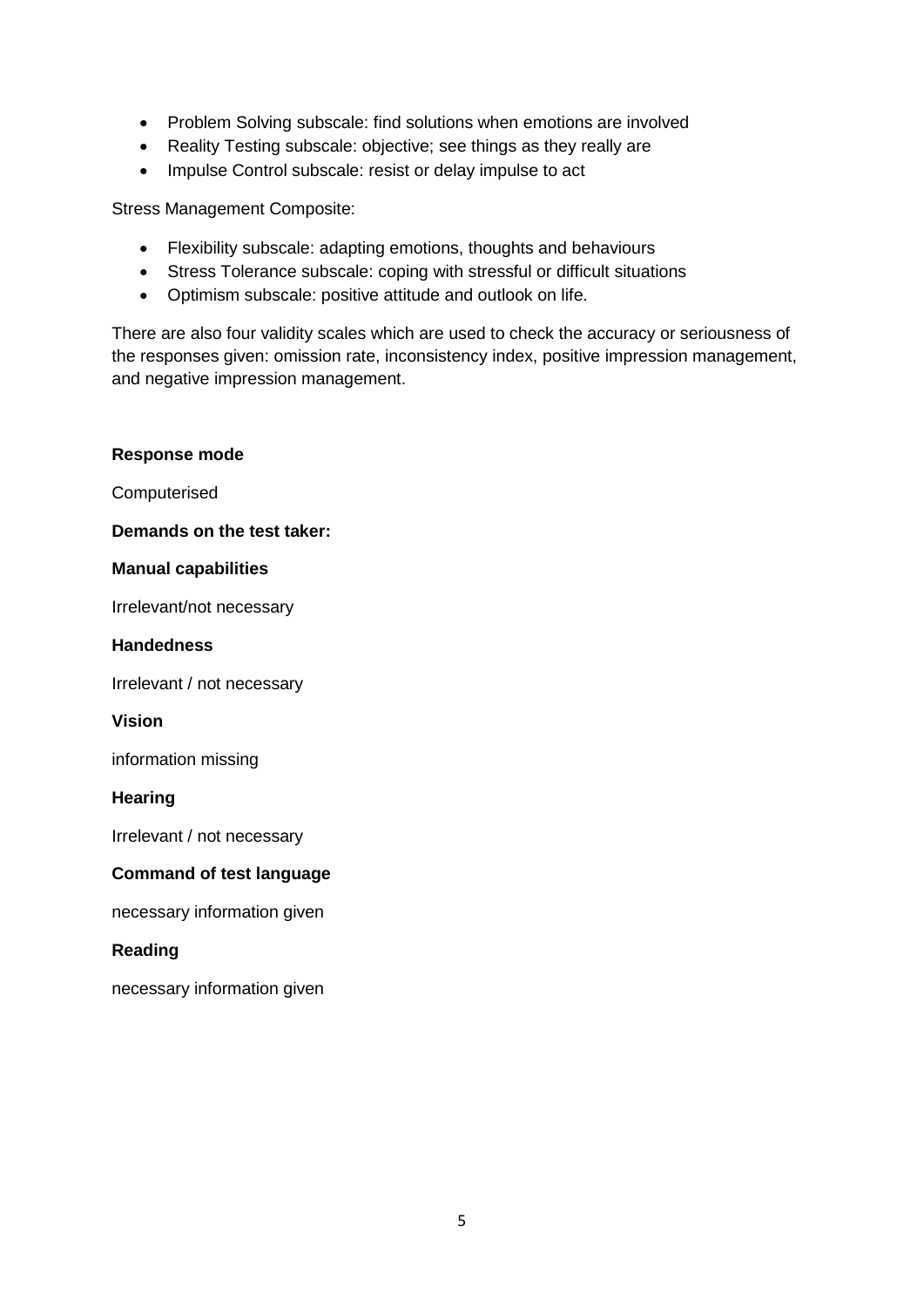## **Writing**

Irrelevant / not necessary

## **Items format**

Likert scale ratings.

Number of alternatives: 5 response alternatives (Never/Rarely, Occasionally, Sometimes, Often, Always/Almost Always)

## **Ipsativity**:

No, multiple choice mixed scale alternatives NOT resulting in ipsative scores

## **Total number of test items and number of items per scale or subtest**

The questionnaire has 133 items distributed as follows:

- Self-Regard subscale: 8 items
- Self-Actualization subscale: 9 items
- Emotional Self-Awareness subscale: 7 items
- **Emotional Expression subscale: 8 items**
- Assertiveness subscale: 7 items
- Independence subscale: 8 items
- Interpersonal Relationships subscale: 8 items
- Empathy subscale: 9 items
- Social Responsibility subscale: 6 items
- Problem Solving subscale: 8 items
- Reality Testing subscale: 8 items
- Impulse Control subscale: 8 items
- Flexibility subscale: 8 items
- Stress Tolerance subscale: 8 items
- Optimism subscale: 8 items
- Happiness scale: 8 items
- Impression Management scale: 6 items
- Honesty Item: 1 item

#### **Intended mode of use**:

 Controlled mode: No direct human supervision of the assessment session is involved but the test is made available only to known test-takers. Internet tests will require test-takers to obtain a link only. These often are designed to operate on a one-timeonly basis.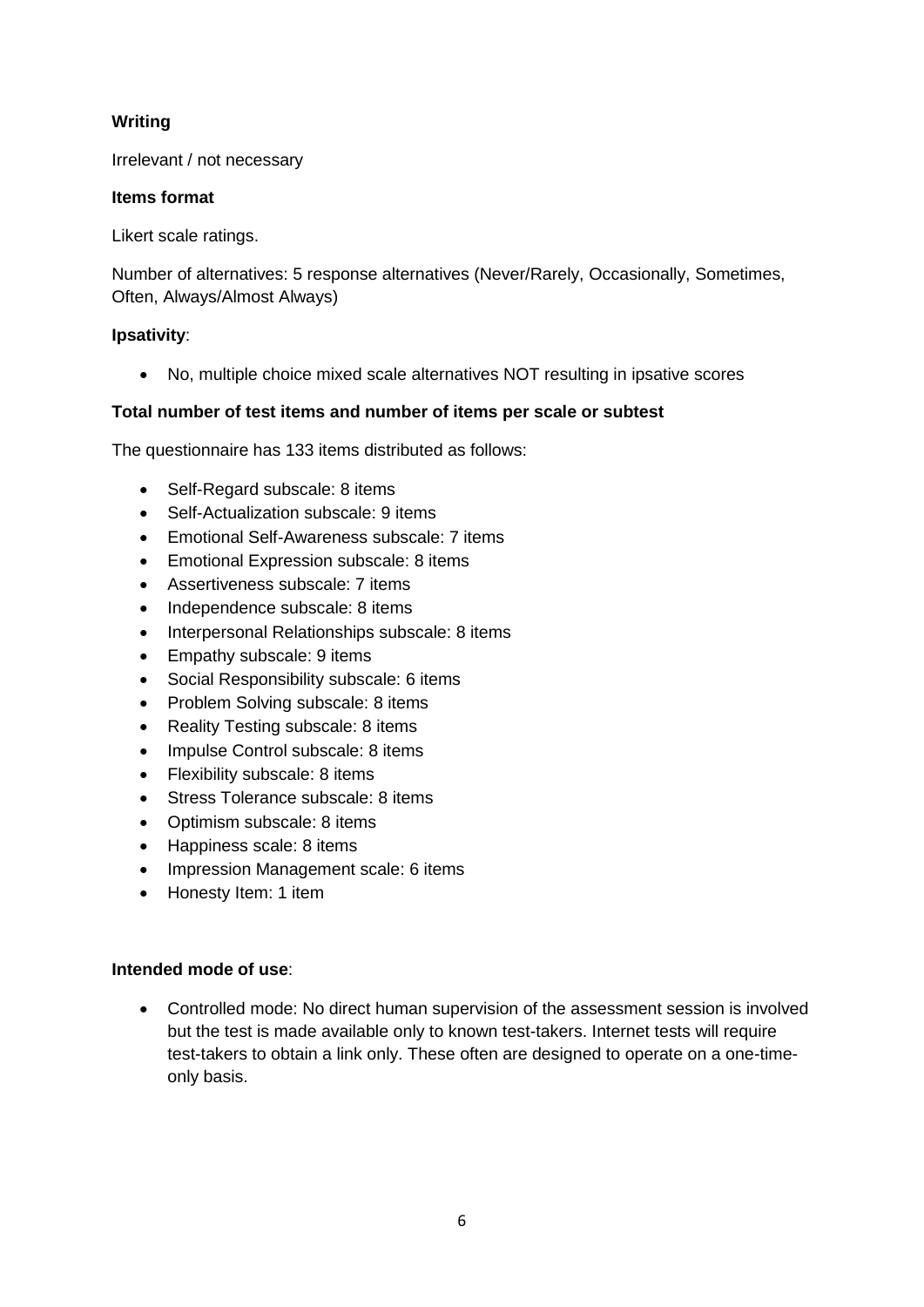## **Administration mode(s)**:

Computerised web-based application – unsupervised/self-assessment

## **Time required for administering the instrument**

**Preparation:** 5 minutes

**Administration:** 20-40 mins (but a 60 minute window is recommended)

**Scoring:** 5 minutes (for data input for paper version only)

**Analysis:** variable

**Feedback:** variable

## **Indicate whether different forms of the instrument are available and which form(s) is (are) subject of this review**

It is possible to add up to 5 different items identified by publisher.

The same questionnaire is available to be used as a single person's self-report (EQ-i 2.0) reviewed separately) and the publishers mention that there is a version called EQ-i Higher Ed (also single person self-report).

## **Measurement and scoring**

## **Scoring procedure for the test**:

Computer scoring with direct entry of responses by test taker

#### **Scores:**

EQ 360 2.0 standard scores are calculated from raw scores so that each scale has the same average (mean) score of 100 and a standard deviation of 15. This gives an effective range of 70-130 which is displayed on the results graphs.

Specifically, the Total EI score is computed as the sum of all the relevant items on the test (i.e., the 118 items that load onto the Total EI score) and this sum becomes the Total EI raw score. This raw score is then compared to the mean (M) and standard deviation (SD) for the raw score in the normative sample to compute the Standard Score with this formula: Standard Score = (raw score  $-$  M)/SD x 15 + 100. Similarly, each Composite and Subscale score is computed as the sum of all the relevant items, and these raw scores are compared to the Means and SDs from the normative sample to compute the Standard Scores.

For scale scores given by "other" rater groups, a minimum of three raters is needed for some rater groups, and the average standard score for each group is calculated.

#### **Scales used:**

Other: Normative scores with a Mean:100 SD: 15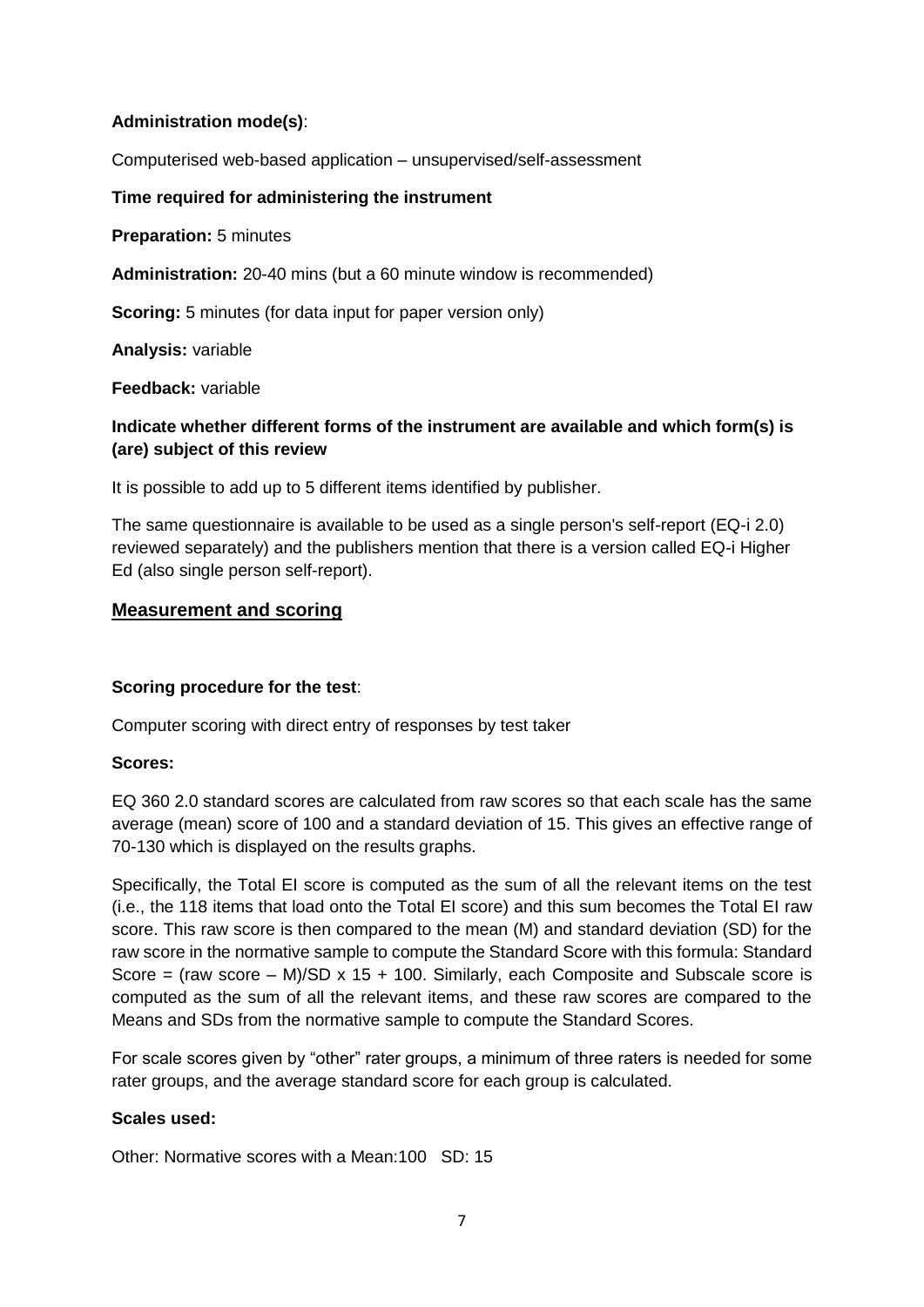#### **Score transformation for standard scores:**

Normalised – standard scores obtained though linear transformation equations. Note: this is done by electronic scoring.

#### **Computer- Generated Reports**

#### **Are computer generated reports available with the instrument?**

Yes

**Name or description of report: The Workplace Report** focuses on the impact of emotional intelligence at work. The client version presents the individual's self-report profile and then a graphical view of the raters' feedback. This is followed by narrative interpretations of the self-report scores together with 'Strategies for Action' plus narrative interpretation of significant gaps between the self-report and various rater groups. There is a Coach version which contains more details concerning the scores and responses to specific items as well as follow-up questions to probe further**.**

| Media                                     | Integrated text and graphics<br>$\bullet$          |
|-------------------------------------------|----------------------------------------------------|
| <b>Complexity</b>                         | Medium (A mixture of simple<br>$\bullet$           |
|                                           | descriptions and some                              |
|                                           | configurations of scale scores, and                |
|                                           | scale interactions)                                |
| <b>Report structure</b>                   | Scale based - where the report is<br>$\bullet$     |
|                                           | built around the individual scales.                |
| <b>Sensitivity to context</b>             | Pre-defined context-related versions;<br>$\bullet$ |
|                                           | number of contexts: 2 contexts (for                |
|                                           | the client and for the coach)                      |
|                                           |                                                    |
| <b>Clinical-actuarial</b>                 | Based on clinical judgment of group<br>$\bullet$   |
|                                           | of experts                                         |
| <b>Modifiability</b>                      | Limited modification (limited to                   |
|                                           | certain areas, e.g. biodata fields)                |
| Degree of finish                          | Publication quality<br>$\bullet$                   |
| <b>Transparency</b>                       | Clear linkage between constructs,<br>$\bullet$     |
|                                           | scores and text                                    |
| <b>Style and tone</b>                     | Guidance/suggests hypotheses<br>$\bullet$          |
|                                           |                                                    |
| <b>Intended recipients</b>                | <b>Qualified test users</b><br>$\bullet$           |
|                                           | Qualified system users                             |
|                                           | <b>Test takers</b>                                 |
|                                           | Third parties                                      |
| Do distributors offer a service to modify | No - but can select which sections<br>$\bullet$    |
| and/or develop customised                 | to include.                                        |
| computerised reports?                     |                                                    |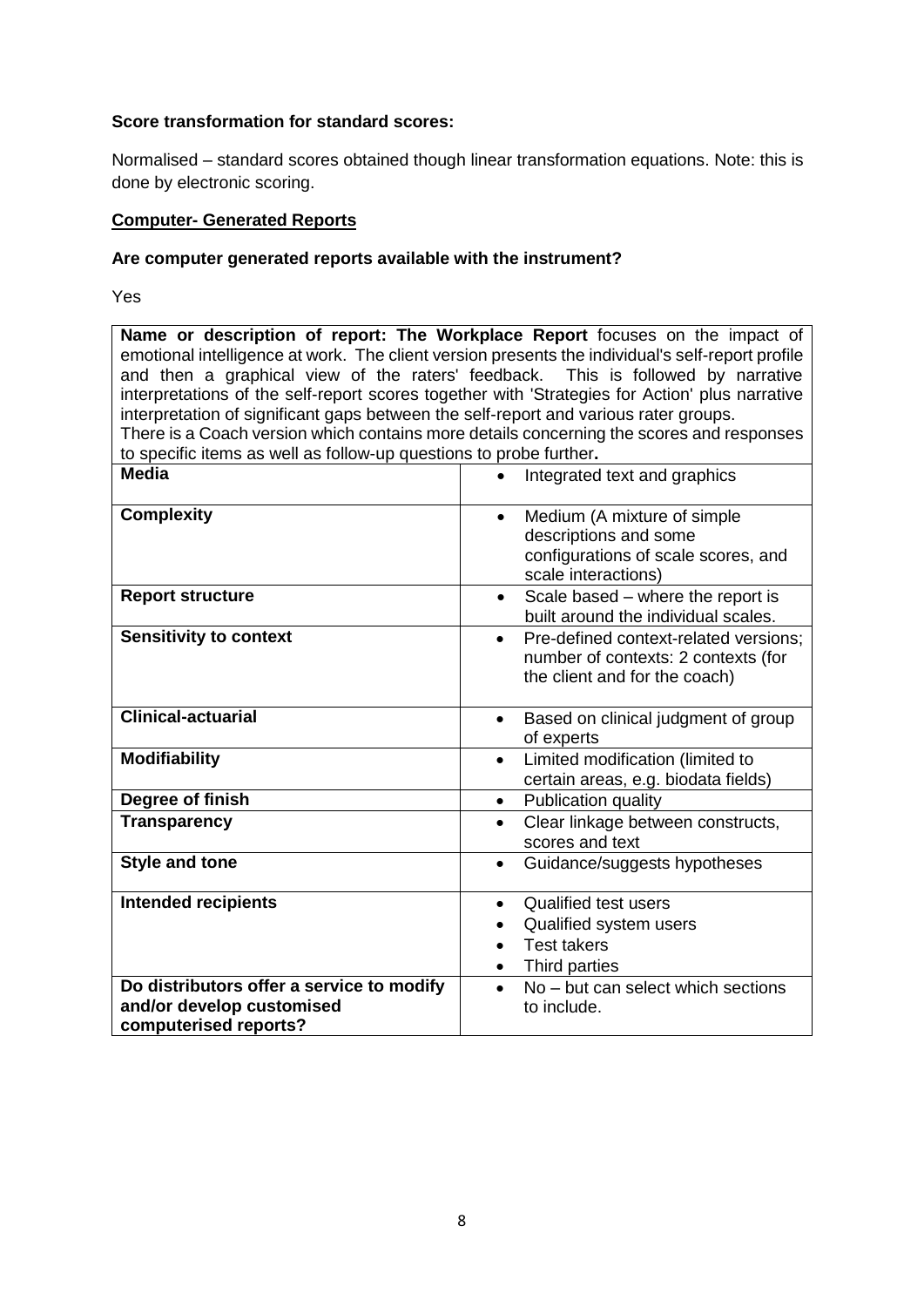**Name or description of report: The Leadership Report** focuses on the impact of emotional intelligence as a leader through four key dimensions of leadership (authenticity, coaching, insight, and innovation). The client version presents the individual's self-report profile and then a graphical view of the raters' feedback.

The profile that is displayed uses a norm group selected by the user but also shows how this compares against a group of 220 top leaders. This is followed by narrative interpretations of the self-report scores suggesting Leadership Implications, Organisational implications, Image Adjustment and Comfort with Failure together with interpretation of significant gaps between the self-report and various rater groups.

There is a Coach version which contains more details concerning the scores and responses to specific items as well as follow-up questions to probe further.

| <b>Media</b>                                                                                    | Integrated text and graphics                                                                                                                                                                                                                                                                                                                               |
|-------------------------------------------------------------------------------------------------|------------------------------------------------------------------------------------------------------------------------------------------------------------------------------------------------------------------------------------------------------------------------------------------------------------------------------------------------------------|
| <b>Complexity</b>                                                                               | Complex (Contains descriptions of<br>patterns and configurations of scale<br>scores, and scale interactions)                                                                                                                                                                                                                                               |
| <b>Report structure</b>                                                                         | Construct based - where the report<br>$\bullet$<br>is built around one or more sets of<br>constructs (e.g. in a work set-ting<br>these could be such as team types,<br>leadership styles, or tolerance to<br>stress; in a clinical setting these<br>could be different kinds of<br>psychopathology; etc.) which are<br>linked to the original scale scores |
| <b>Sensitivity to context</b>                                                                   | Pre-defined context-related versions;<br>$\bullet$<br>number of contexts: 2 contexts (for<br>the client and for the coach)                                                                                                                                                                                                                                 |
| <b>Clinical-actuarial</b>                                                                       | Based on clinical judgment of group<br>$\bullet$<br>of experts                                                                                                                                                                                                                                                                                             |
| <b>Modifiability</b>                                                                            | Limited modification (limited to<br>$\bullet$<br>certain areas, e.g. biodata fields)                                                                                                                                                                                                                                                                       |
| Degree of finish                                                                                | Publication quality<br>$\bullet$                                                                                                                                                                                                                                                                                                                           |
| <b>Transparency</b>                                                                             | Clear linkage between constructs,<br>$\bullet$<br>scores and text                                                                                                                                                                                                                                                                                          |
| <b>Style and tone</b>                                                                           | Guidance/suggests hypotheses<br>$\bullet$                                                                                                                                                                                                                                                                                                                  |
| <b>Intended recipients</b>                                                                      | <b>Qualified test users</b><br>$\bullet$<br>Qualified system users<br>$\bullet$<br><b>Test takers</b><br>$\bullet$<br>Third parties<br>$\bullet$                                                                                                                                                                                                           |
| Do distributors offer a service to modify<br>and/or develop customised<br>computerised reports? | No – but can select which sections<br>$\bullet$<br>to include.                                                                                                                                                                                                                                                                                             |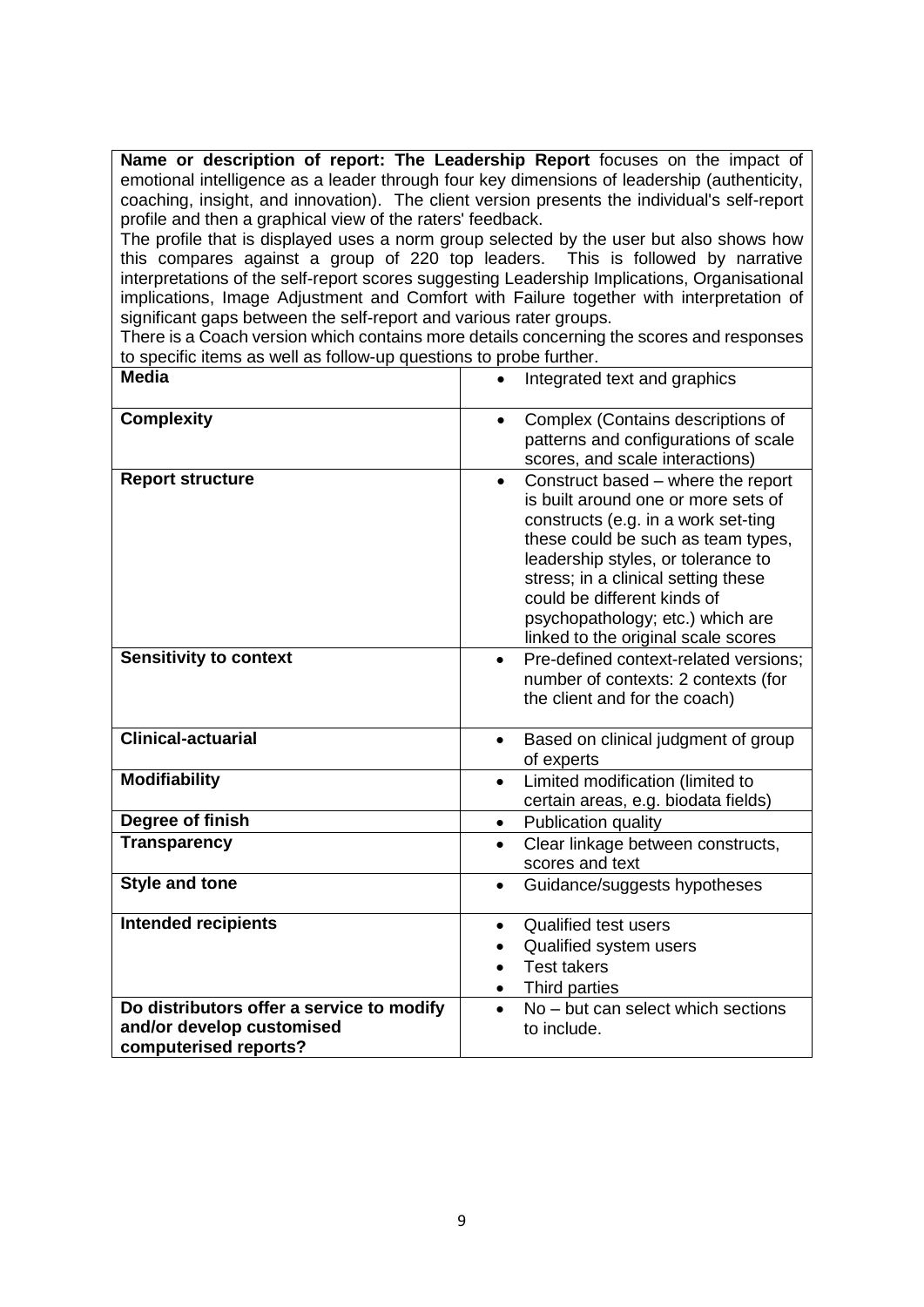## **Supply Conditions and Costs**

## **Documentation provided by the distributor as part of the test package:**

User Manual

Technical (psychometric) manual

Supplementary technical information and updates (e.g. local norms, local validation studies etc.)

#### **Methods of publication:**

Other: Live internet

#### **Start – up costs:**

**Certification costs:** Users are required to qualify in the EQ-i 2.0 and the EQ 360 2.0 on a 2 day face-to-face training course or the equivalent as distance learning using webinars. Delegates are required to have a Test User Personality (Level B) qualification or have completed a graduate-level course in tests and measurement at a university or has received equivalent documented training.

Certification is then offered through a network of trainers who typically charge between \$1,500 and \$2,500 per person for a 2-day programme. There is no set-up or licensing fees for new users. Once certified users open a Talent Assessment Portal (TAP) account through which they have access to the online EQ-i 2.0.

Lastly, users have the option of accessing both the EQ-i 2.0 and the EQ 360 2.0 User's Handbook for free as a digital web version or to purchase a paper copy for \$150. There are no set-up or licensing fees for new users to have access to the EQ 360 2.0 once they are certified.

#### **Recurrent costs:**

None: Apart from the costs for generating reports (see below) there are no recurrent costs associated with administration or scoring. The cost is based on the purchase of tokens priced in US dollars but approximate UK costs are:

Workplace version (for 'client' and 'coach' versions) £175 ex VAT

Le. Leadership version (for 'client' and 'coach' versions) £225 ex VAT

## **Prices for reports generated by user installed software:**

As above

#### **Prices for reports generated by postal/fax bureau service:**

N/R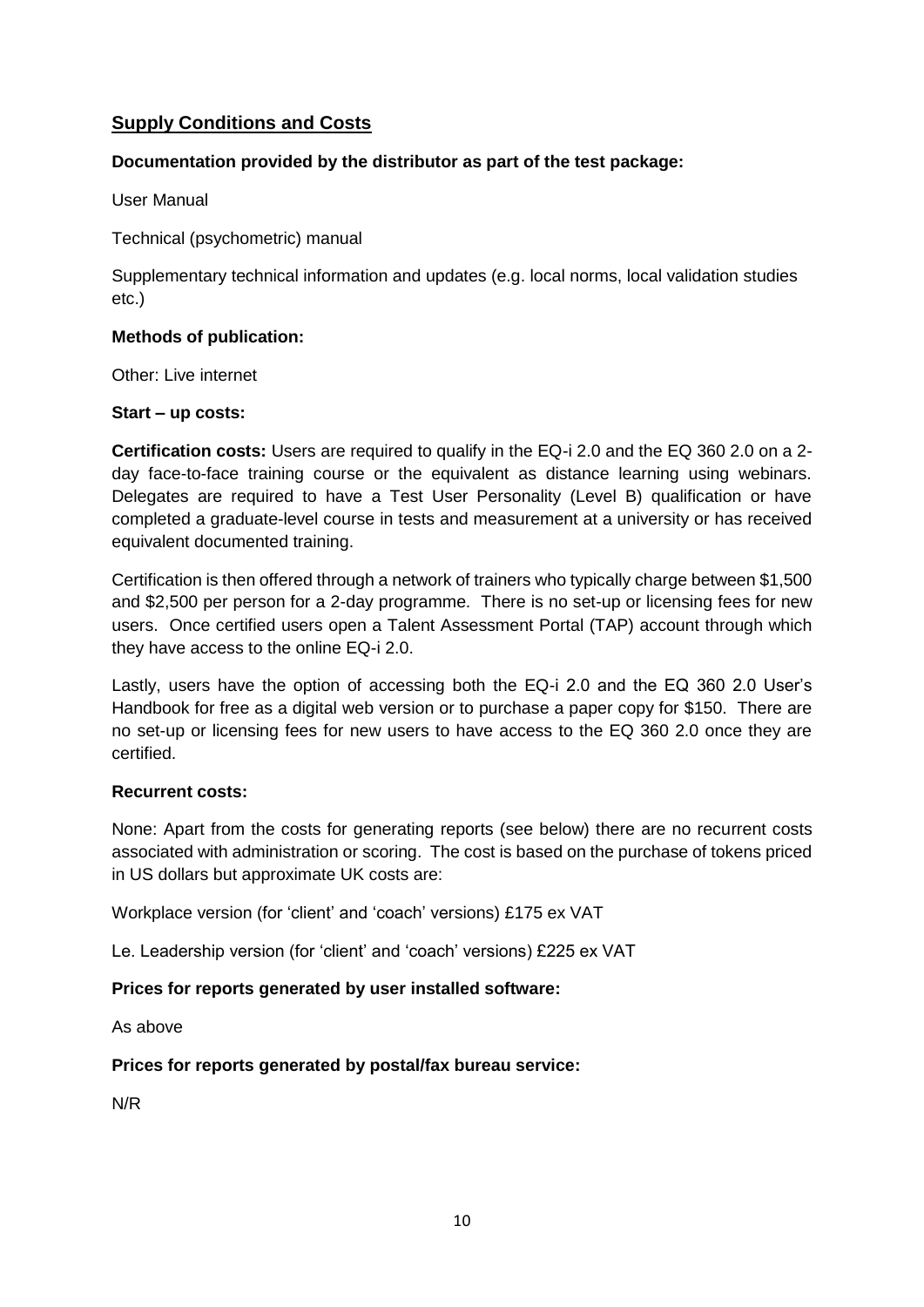## **Prices for reports by internet service:**

When generating reports through TAP, users purchase tokens which will be deducted from their account with each report. 1 token costs 1 US dollar and are purchased and loaded into users' TAP accounts.

EQ 360 2.0 Leadership Report = 295 tokens

EQ 360 2.0 Workplace Report = 225 tokens

## **Prices for other bureau services: correcting or developing automatic reports:**

N/R

## **Test-related qualifications required by the supplier of the test:**

Test specific accreditation

Other: EQ 360 2.0 results must be interpreted by a qualified psychologist, certified individual, or other professional with a master's level course in tests and measurements. Professionals without graduate-level university credits in tests and measurement are required to become accredited users in order to purchase and interpret EQ 360 2.0 results.

## **Professional qualifications required for use of the instrument:**

- Practitioner psychologist
- Specialist qualification equivalent to EFPA Test User Standard Level 2
- Other: EQ 360 2.0 results must be interpreted by a qualified psychologist, certified individual, or other professional with a master's level course in tests and measurements. Professionals without graduate-level university credits in tests and measurement are required to become accredited users in order to purchase and interpret EQ 360 2.0 results.

## **EVALUATION OF THE INSTRUMENT**

Key to symbols:

| [n/a]          | This attribute is not applicable to this<br>instrument                 |
|----------------|------------------------------------------------------------------------|
| $\overline{0}$ | Not possible to rate as no, or insufficient<br>information is provided |
|                | Inadequate                                                             |
|                | Adequate                                                               |
|                | Good                                                                   |
|                | Excellent                                                              |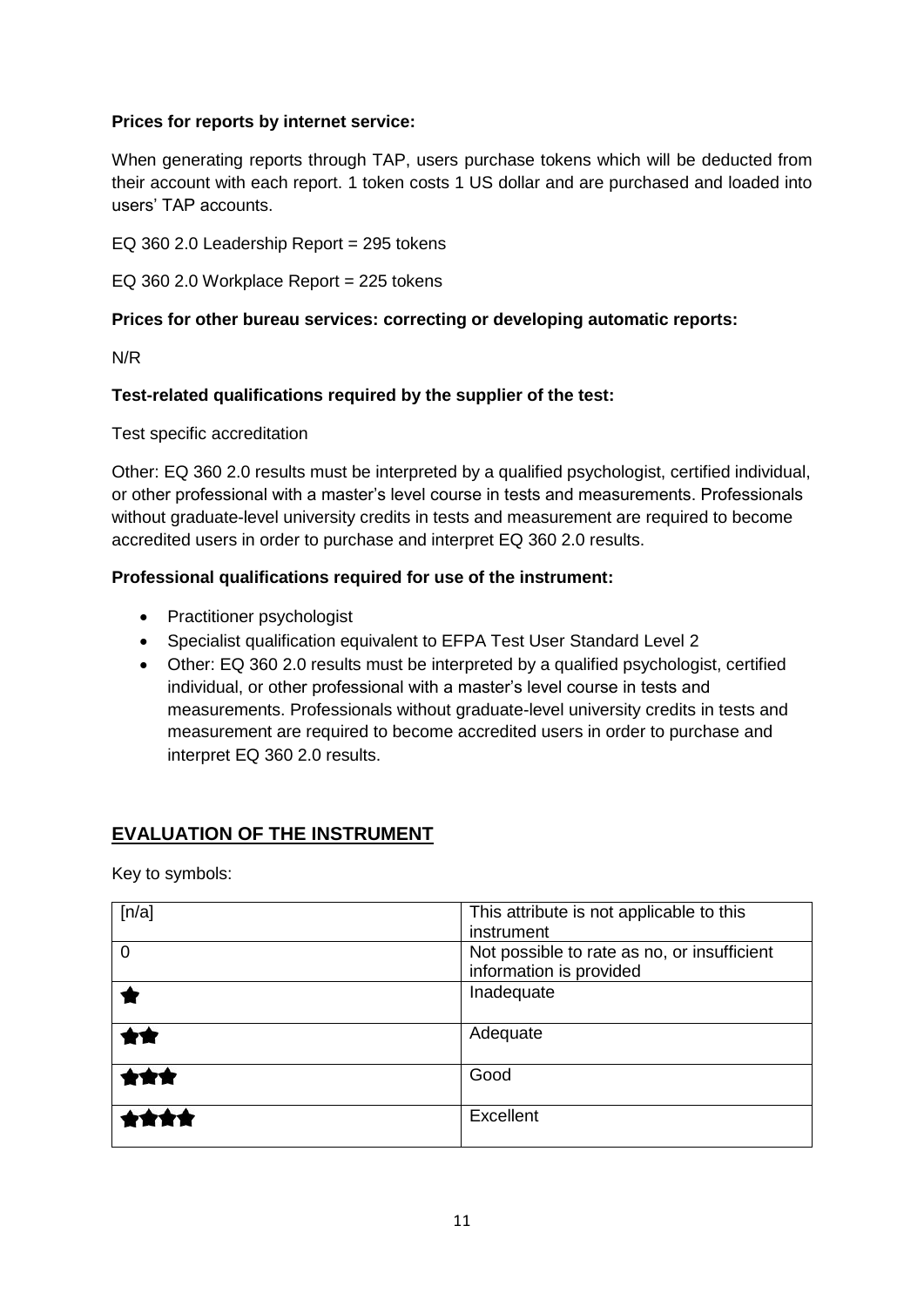## **Quality of the explanation of the rationale, the presentation and the information provided**

## **Quality of the explanation of the rationale**

## **Overall rating of the quality of the explanation of the rationale**

| ç |  |  |
|---|--|--|
|   |  |  |

| Theoretical foundation of the constructs                       |     |
|----------------------------------------------------------------|-----|
| Test development (and/or translation or<br>adaption) procedure | *** |
| Thoroughness of the item analyses and<br>item analysis model   | *** |
| Presentation of content validity                               |     |
| Summary of relevant research                                   |     |

## **Adequacy of documentation available to the user (user and technical manuals, norm supplements, etc.)**

**Overall adequacy of documentation available to the user (user and technical manuals,**  \*\*\* **norm supplements, etc.)**

| Rationale                                               |   |
|---------------------------------------------------------|---|
| Development                                             |   |
| Development of the test through<br>translation/adaption | U |
| Standardisation                                         |   |
| <b>Norms</b>                                            |   |
| Reliability                                             |   |
| Construct validity                                      |   |
| <b>Criterion validity</b>                               |   |
| Computer generated reports                              |   |

## **Quality of the procedural instructions provided for the user**

#### **Overall adequacy**

## \*\*\*\*

| For test administration                    |  |
|--------------------------------------------|--|
| For test scoring                           |  |
| For norming                                |  |
| For interpretation and reporting           |  |
| For providing feedback and debriefing test |  |
| takers and others                          |  |
| For providing good practice issues on      |  |
| fairness and bias                          |  |
| Restrictions on use                        |  |
| Software and technical support             |  |
| References and supporting material         |  |
| Quality of the procedural instructions     |  |
| provided for the user                      |  |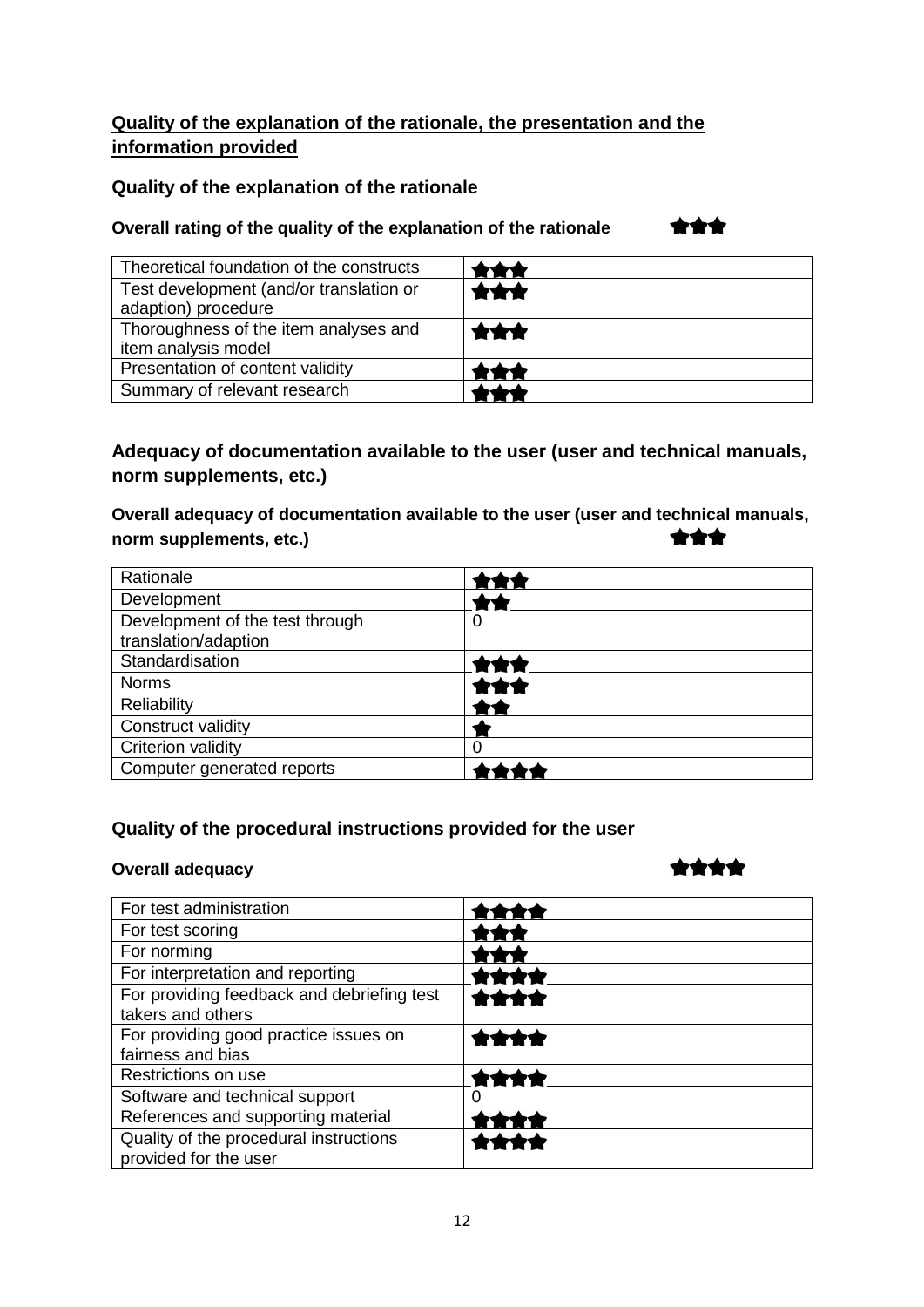#### **Reviewer's comments on the documentation**

The EQ 360 2.0 User Manual is incorporated into the EQ-i 2.0 User Manual since they are essentially measuring the same model with the same (or similar) questionnaire. There are sections that relate specifically to the 360 version which are clear and well-organized. It gives enough information for a potential user to decide whether or not to use the test and navigates them through the assessment and feedback procedures. There is additional documentation on-line via the EQ-i portal. The online documentation is comprehensive and regularly updated, although not particularly easy to navigate around the information. There is detailed explanation of the various elements, with links to tables of data to illustrate the findings. For example, there is comprehensive discussion about the concept of 'validity' and reference to a variety of academic studies into the issue. The individual findings are generally presented in a straightforward and comprehensible way, making it clear where they refer specifically to Version EQ 360 2.0 of the instrument. There are also some minor inconsistencies regarding the number of items per scale presented in tables A.48 where it states that Interpersonal Relationships has 7 items although there are actually 8 and Reality Testing has 8 items and not 9.

The instrument is straightforward for the participants to complete, and the system itself is intuitive for the administrator to navigate, both in terms of administering the test and compiling the reports.

The norms are well described with relevant demographics details (gender, age, employment etc.) with effect sizes reported. One aspect that is missing is a description of the context or purpose of the assessments which can have a significant effect on scores (i.e. self-report in evaluation contexts such as selection versus personal development contexts). However, a significant issue is that only the Coach report says which norms are being applied to a person's profile – it is never advisable to allow normative scores to be disassociated from the comparison group. Added to this potential for mis-interpretation is the language in the report that suggests this self-report questionnaire measures skills/competence which is not justified from the nature of the questionnaire. (e.g. If your score falls near the bottom of the leadership bar, then your EI skills need further development in order to be on par with top leaders. If your score falls near the top of the leadership bar, then your EI skills are as strong as those of top leaders.)

The slightly lower ratings for rationale and development may seem surprising since the EQ-i has a long and illustrious history. Its initial conception was from Reuven Bar-On's clinical experience and academic research. Furthermore, the literature review provides a good set of references. However, there is little discussion of the nature of the emotional intelligence (see, for example, Waterhouse, 2010 and similar articles) and since there is still controversy about its nature, breadth and depth, the working definition offered is rather broad and general (i.e. EI reflects one's overall well-being and ability to succeed in life). This could be applied to many other psychological constructs (such as psychological capital or personality resources). This makes evaluating how the items were written and what criteria were used for acceptance or rejection rather difficult.

A further issue that is unexplained is the choice of time (a measure of quantity) rather than a measure of quality as the indicator for all of the items (i.e. the scale goes from Never/Rarely, Occasionally, Sometimes, Often, Always/Almost Always). Time may not always be a good indicator of depth or commitment. An example is item 61 (I contribute to my community) where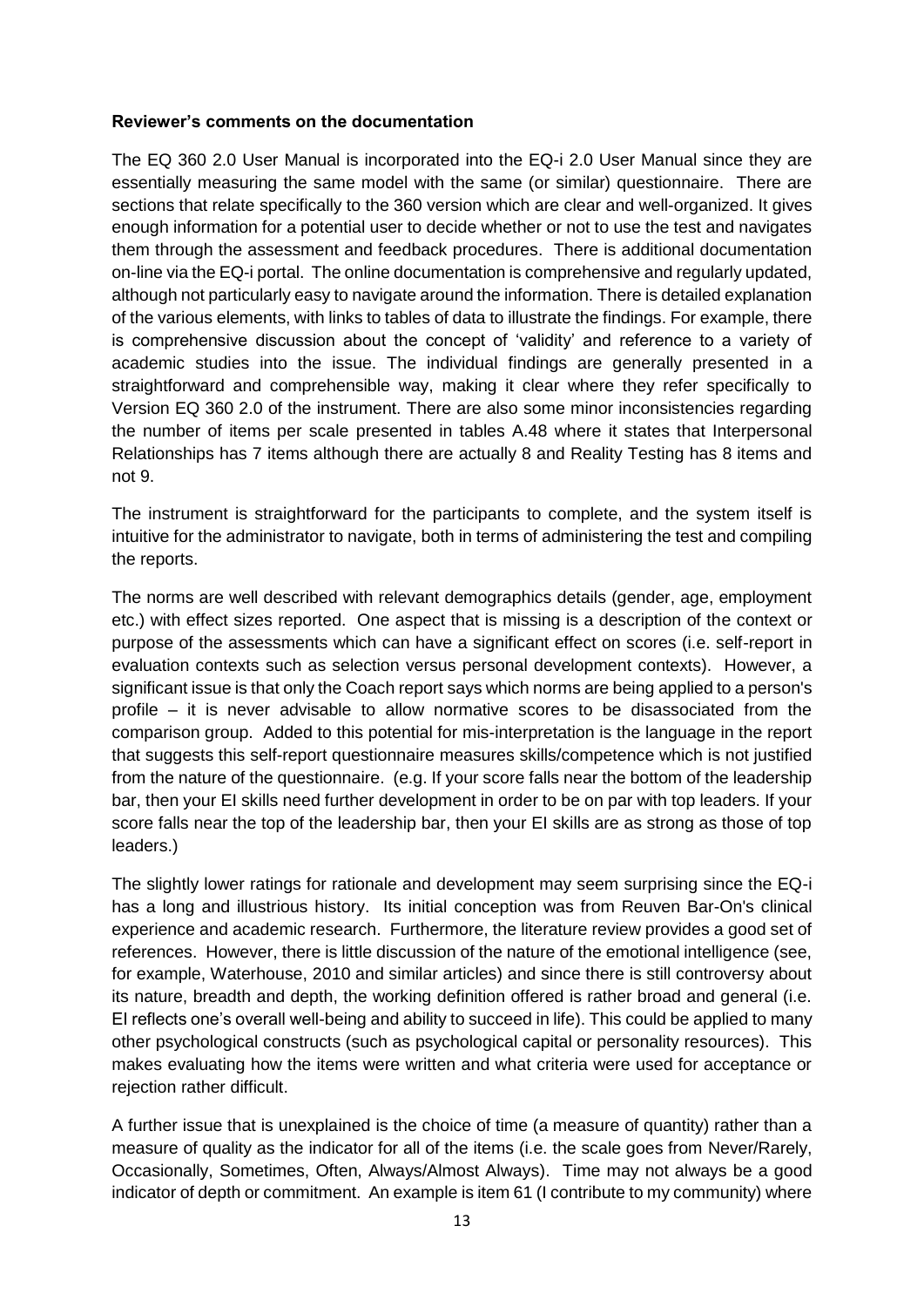always seems impossible to endorse. Also, if someone contributes a lot but feels they should do more, they are likely to give a very different answer to someone who does very little but sees it as being more than they really need to. Another example is item 52 (I avoid hurting the feelings of others). Some people may be very conscious about avoiding hurting others because they know it is their tendency. Others may never need to avoid this because they are genuinely kind/empathic.

## **Quality of the test materials**

## **Quality of the test materials of CBT and WBT**

| Quality of the design of the software (e.g.<br>robustness in relation to operation when<br>incorrect keys are pressed, internet<br>connections fail etc.)                                                                  |  |
|----------------------------------------------------------------------------------------------------------------------------------------------------------------------------------------------------------------------------|--|
| Ease with which the test taker can<br>understand the task                                                                                                                                                                  |  |
| Clarity and comprehensiveness of the<br>instructions (including sample items and<br>practice trials) for the test taker, the<br>operation of the software and how to<br>respond if the test is administered by<br>computer |  |
| Ease with which responses or answers can<br>be made by the test taker                                                                                                                                                      |  |
| Quality of the design of the user interface                                                                                                                                                                                |  |
| Security of the test against unauthorized<br>access to items or to answers                                                                                                                                                 |  |
| Quality of the formulation of the items and<br>clarity of graphical content in the case of<br>non-verbal items                                                                                                             |  |
| Quality of the materials of CBT and WBT                                                                                                                                                                                    |  |

## **Reviewer's comments on quality of the materials**

Overall, the quality of the test materials is very good. The test is web-based and can be accessed via personal invitations or via link generated by an administrator. The raters can be assigned by either the administrator or directly by the ratee. The software seems quite robust, the instructions simple and clear and there are very few elements on the screen, which leaves virtually no room for errors of input. For this reason and because the questionnaire is untimed, the lack of practice questions is probably unnecessary. However, it would be beneficial if the system could automatically insert the name of the ratee into each question instead of "this person", as the rater might get confused when assessing several people in a row. Another rather minor issue is that the font size for the instructions is quite small.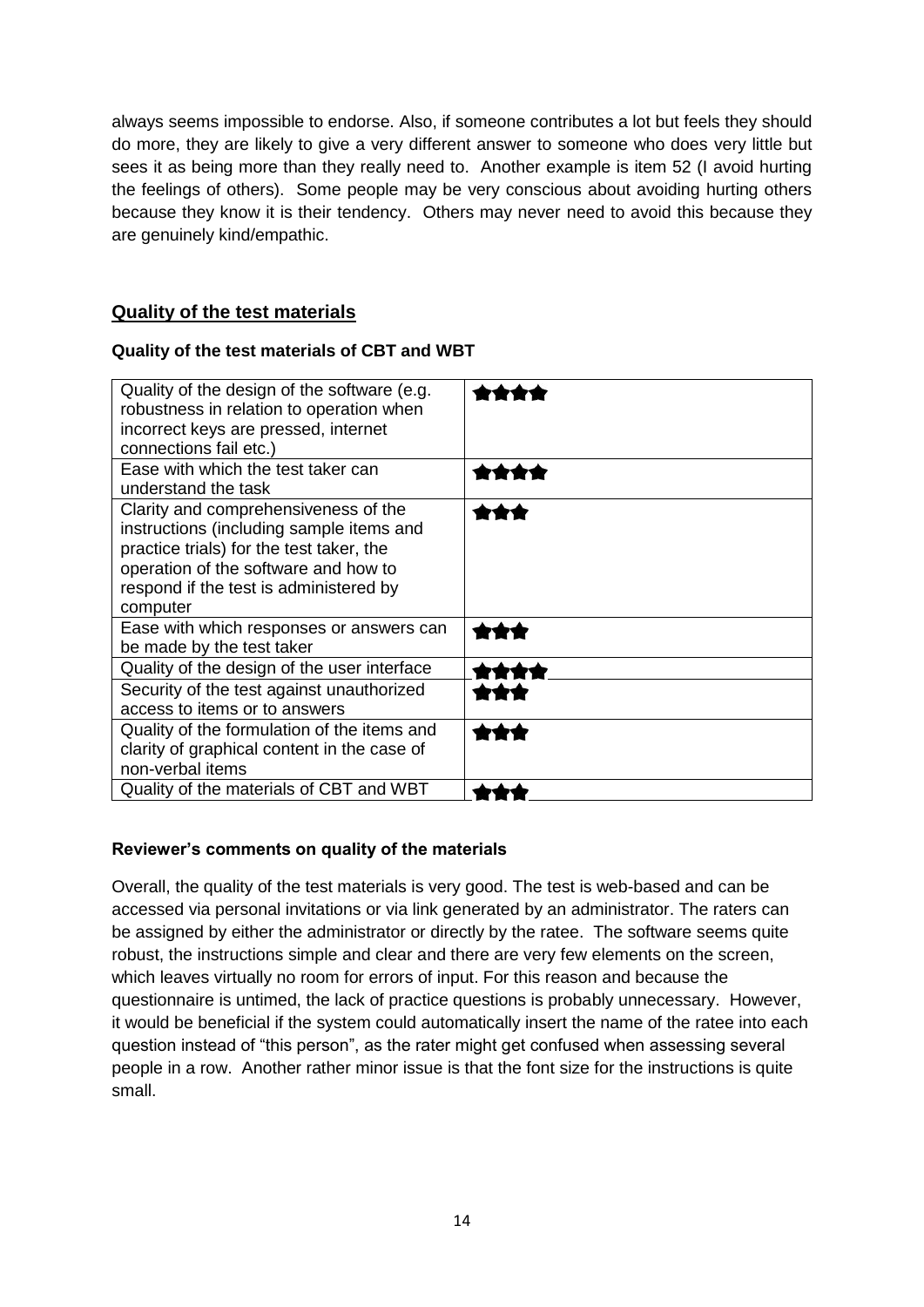## **Norms**

## **Is the test norm referenced?** Yes

If yes, please complete the section below:

## **Norm referenced interpretation**

## **Overall Adequacy:**

\*\*

| Appropriateness for local use                                                                                 |                                |
|---------------------------------------------------------------------------------------------------------------|--------------------------------|
| Appropriateness for intended applications                                                                     |                                |
| Sample sizes (classical norming)                                                                              | ****                           |
| Sample sizes continuous norming                                                                               | n/a                            |
| Procedures used in sample selection                                                                           | Non-probability sample - quota |
| Representativeness of the norm sample(s)                                                                      |                                |
| Quality of information provided about<br>minority/protected group differences, effects<br>of age, gender etc. | ***                            |
| How old are the normative studies?                                                                            |                                |
| Practice effects                                                                                              | n/a                            |

Is the test criterion referenced? No

If yes, please complete the section below:

## **Criterion-referenced interpretation**

| Domain-referenced norming:                                                                                                                             |     |  |
|--------------------------------------------------------------------------------------------------------------------------------------------------------|-----|--|
| If the judgement of experts is used to<br>determine the critical score, are the judges<br>appropriately selected and trained?                          | n/a |  |
| If the judgement of experts is used to<br>determine the critical score, is the number<br>of judges used adequate?                                      | n/a |  |
| If the judgement of experts is used to<br>determine the critical score, which standard<br>setting procedure is reported? (select one)                  | n/a |  |
| If the judgements of experts is used to<br>determine the critical score, which method<br>to compute inter-rater agreement is<br>reported? (select one) | n/a |  |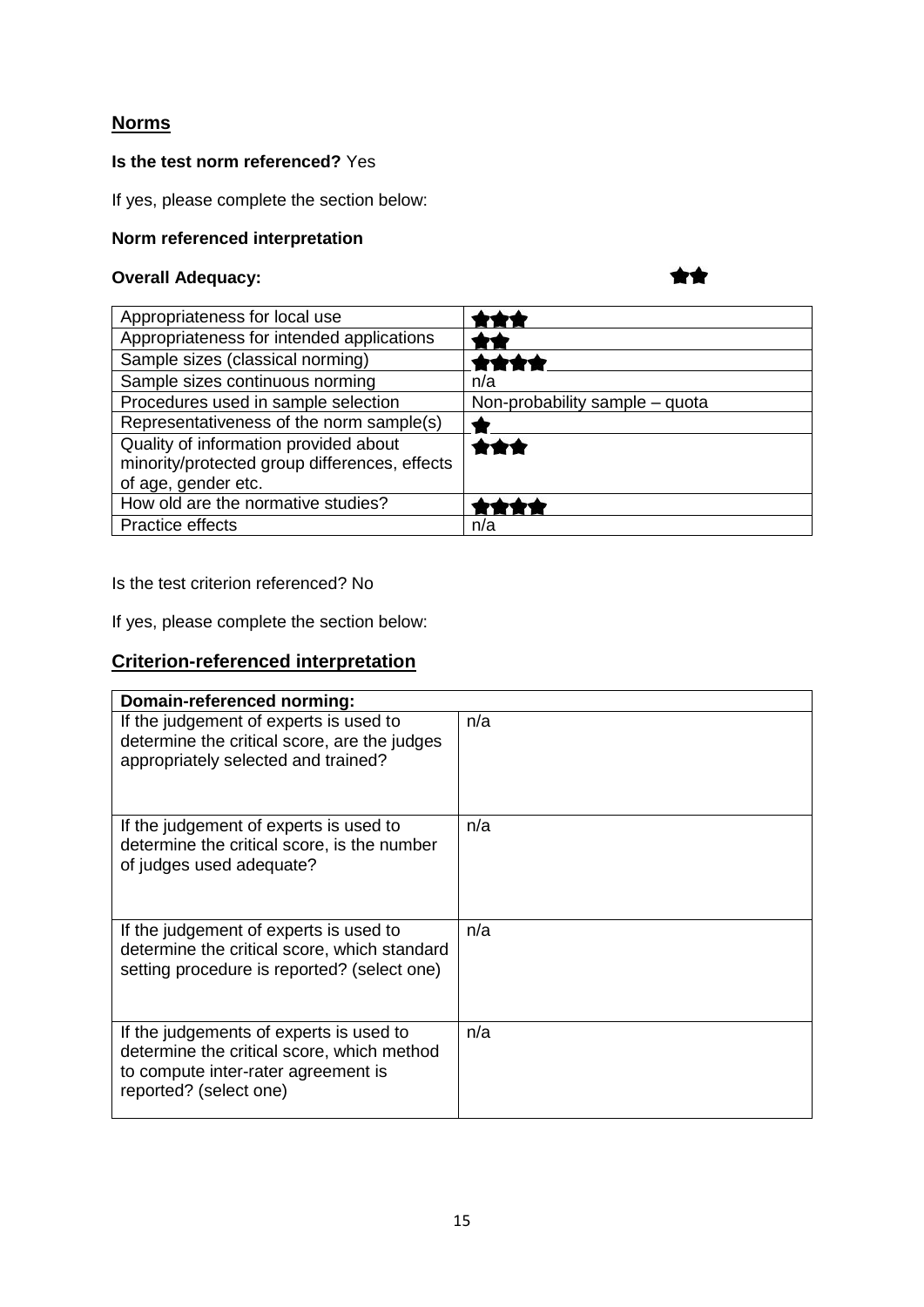| If the judgment of experts is used to<br>determine the critical score, what is the<br>size of the inter-rater agreement<br>coefficients (e.g. Kappa or ICC)? | n/a |  |
|--------------------------------------------------------------------------------------------------------------------------------------------------------------|-----|--|
| How old are the normative studies?                                                                                                                           | n/a |  |
| Practice effects (only relevant for<br>performance tests)                                                                                                    | n/a |  |
| <b>Criterion referenced norming:</b>                                                                                                                         |     |  |
| If the critical score is based on empirical<br>research, what are the results and the<br>quality of this research?                                           | n/a |  |
| How old are the normative studies?                                                                                                                           | n/a |  |
| Practice effects (only relevant for<br>performance tests)                                                                                                    |     |  |

## **Reviewer's comments on the norms**

The User Manual for the EQ 360 2.0 provides a good description of the main pilot and norming studies based on the North American sample including the process of data collection and norming procedures - with the exception of not defining the context or purpose of the assessments. The rating of 1 for representativeness is because people who complete 360 questionnaires are a select group. Although the sample used for the analysis was selected to match the demographics (of the US or the UK) this does not provide an adequate description of who these people are and why they are completing the 360. Issues of seniority within the organisation, of whether the assessments is high stakes (such as attached to career progression or promotion) or much lower stakes (such as in individual coaching) have not been described. However, the normative studies are relatively recent (less than 10 years old).

With regard to the details about the observers/raters the manual provides considerable detail concerning their composition and various effects (age, gender, length of relationship etc.). The analyses suggest effect sizes are small which led to the creation of a single combined norm for all raters (rather than differentiating the different rater groups). As with all 360 norms, rater observations are hard to interpret since they are very dependent on the relationship, the range of contexts in which observation is possible and the perceptiveness of the rater. However, the manual gives more information than is often provided.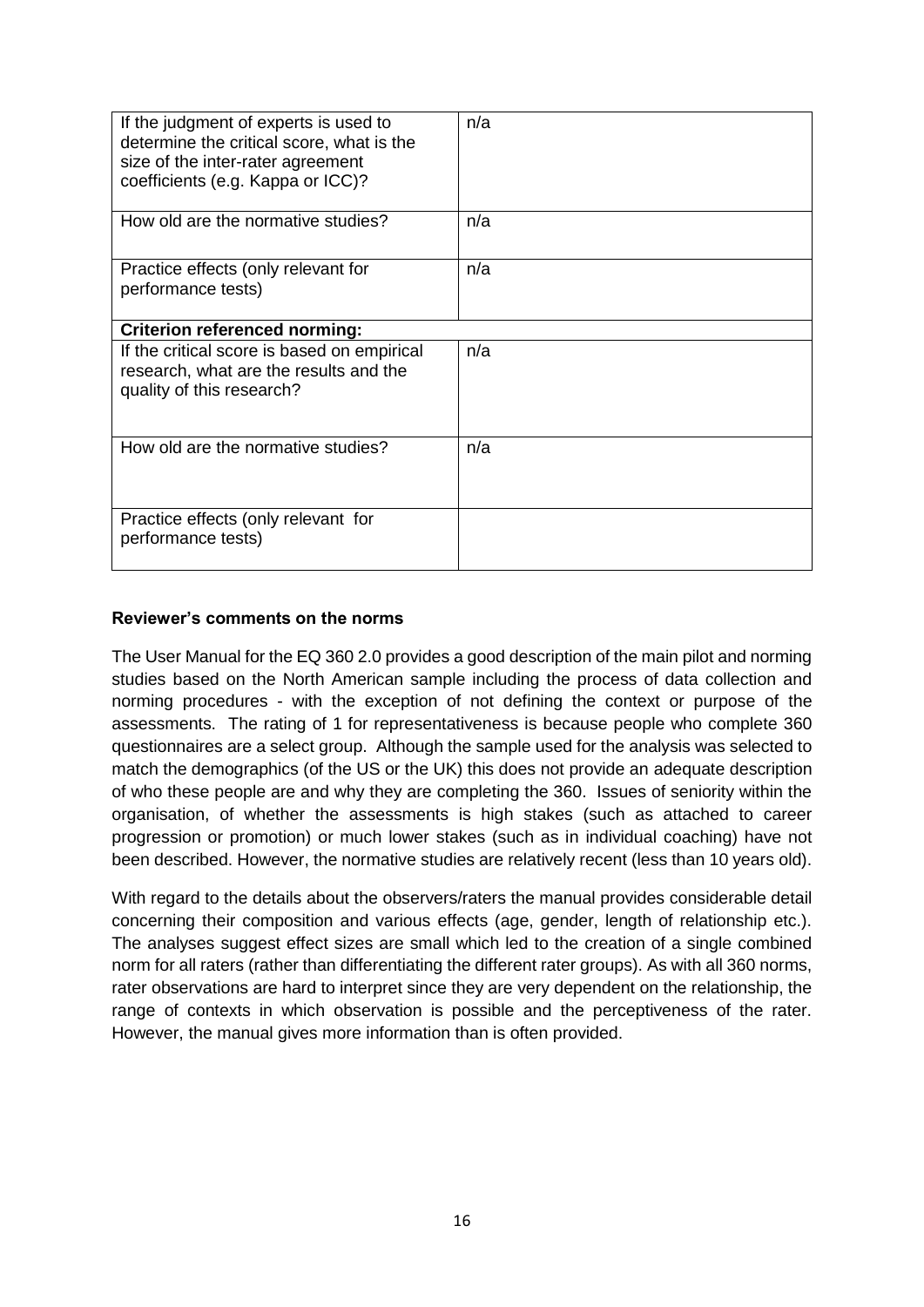## **Reliability**

**Overall Adequacy:**



| <b>Overall Adequacy</b>                                                                                                                 |                                                                                                               |
|-----------------------------------------------------------------------------------------------------------------------------------------|---------------------------------------------------------------------------------------------------------------|
| Data provided about reliability                                                                                                         | $\triangleright$ Reliability coefficients for a number<br>of different groups (for each scale or<br>subscale) |
| Internal consistency:                                                                                                                   |                                                                                                               |
| Sample size                                                                                                                             | ****                                                                                                          |
| Kind of coefficients reported                                                                                                           | Coefficient alpha or KR-20                                                                                    |
| Size of coefficients                                                                                                                    | 黄黄黄黄                                                                                                          |
| Reliability coefficients are reported with<br>samples which                                                                             | match the intended test takers                                                                                |
| Test related reliability-temporal stability:                                                                                            |                                                                                                               |
| Sample size                                                                                                                             | 含含含                                                                                                           |
| Size of coefficients                                                                                                                    | 含含含含                                                                                                          |
| Data provided about test-re-test interval                                                                                               | The interval is: 1 study 2-3 weeks apart                                                                      |
| Reliability coefficients are reported with<br>samples which                                                                             | match the intended test takers                                                                                |
| Equivalence reliability:                                                                                                                |                                                                                                               |
| Sample size                                                                                                                             | n/a                                                                                                           |
| Are the assumptions for parallelism met for<br>the different versions of the test for which<br>equivalence reliability is investigated? | n/a                                                                                                           |
| Size of coefficients                                                                                                                    | n/a                                                                                                           |
| Reliability coefficients are reported with<br>samples which                                                                             | n/a                                                                                                           |
| IRT based method:                                                                                                                       |                                                                                                               |
| Sample size                                                                                                                             | n/a                                                                                                           |
| Kind of coefficients reported                                                                                                           | n/a                                                                                                           |
| Size of coefficients (based on the final test<br>length)                                                                                | n/a                                                                                                           |
| Inter-rater reliability:                                                                                                                |                                                                                                               |
| Sample size                                                                                                                             | n/a                                                                                                           |
| Kind of coefficients reported                                                                                                           | n/a                                                                                                           |
| Size of coefficients                                                                                                                    | n/a                                                                                                           |
| Other methods of reliability estimation:                                                                                                |                                                                                                               |
| Sample size                                                                                                                             | n/a                                                                                                           |
| <b>Results</b>                                                                                                                          | n/a                                                                                                           |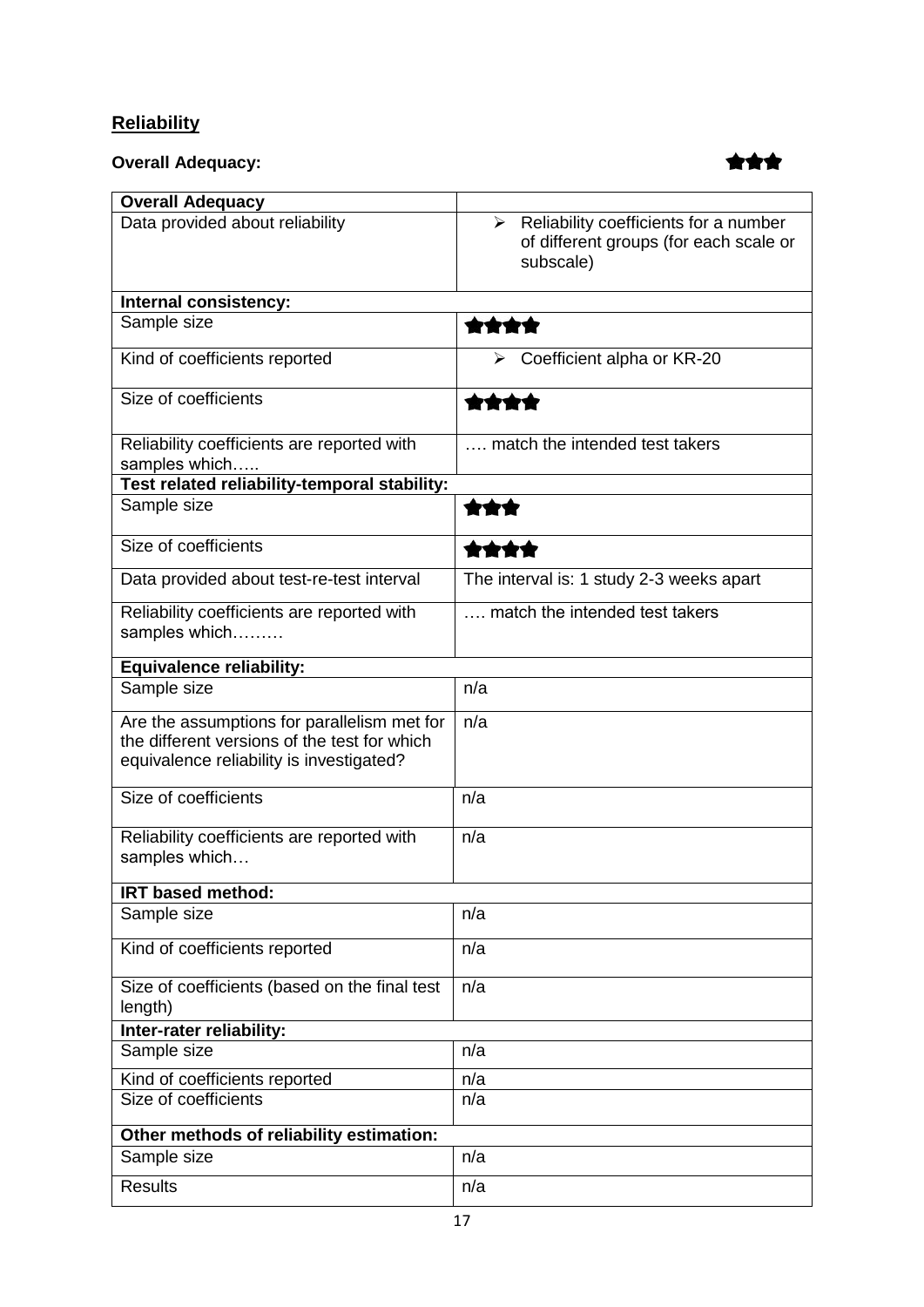Reviewer's comments on reliability

The manual presents the two most common indices that are used to judge reliability. The first is Cronbach's alpha where a large sample (North American, sample size 3200) and the values for all scales exceed 0.82 and some achieve over 0.90. This is normally considered to be excellent when there is a clear rationale that ensures that there is sufficient item diversity to cover the defined do-main. However, since the item writing/domain coverage has not been explained there is some concern that these figures may represent some measurement redundancy (i.e. bloated specifics).

The other indices presented are test re-test coefficients based on one study where the time interval was 2-3 weeks (n=203). These confirm that the scales remain highly consistent over time. However, there is no information on what happened in the period between test and retest and, since some views of self-reported Emotional Intelligence suggest that the construct is amenable to change, some information regarding any intervention designed to develop EI would be useful. This would help to understand how and why the participants completed the EQ-i a second time. It would also help the user if there was some discussion about the relationship between consistency, reliability and accuracy since the very high consistencies may also flag a degree of insensitivity.

There are also details presented for a UK sample that supports the picture from the US samples.

## **Validity**

#### **Overall Adequacy:**

| <b>Construct validity:</b>                                                                               |                                                                                                                                                                                                                 |
|----------------------------------------------------------------------------------------------------------|-----------------------------------------------------------------------------------------------------------------------------------------------------------------------------------------------------------------|
| Design used (select as many as are<br>applicable)                                                        | Difference between groups<br>➤<br>Correlations with other instruments<br>and performance criteria<br>Other, describe: Correlations<br>$\triangleright$<br>between self report rating and ratings<br>from others |
| Do the results of (exploratory or<br>confirmatory) factor analysis support the<br>structure of the test? | 0                                                                                                                                                                                                               |
| Do the items correlate sufficiently well with<br>the (sub) test score?                                   | $\Omega$                                                                                                                                                                                                        |
| Is the factor structure invariant across<br>groups and/or is the test free of item-bias<br>(DIF)?        | 0                                                                                                                                                                                                               |
| Are the differences in mean scores<br>between relevant groups as expected?                               |                                                                                                                                                                                                                 |
| Median and range of the correlations<br>between the test and tests measuring<br>similar constructs       | $\mathbf 0$                                                                                                                                                                                                     |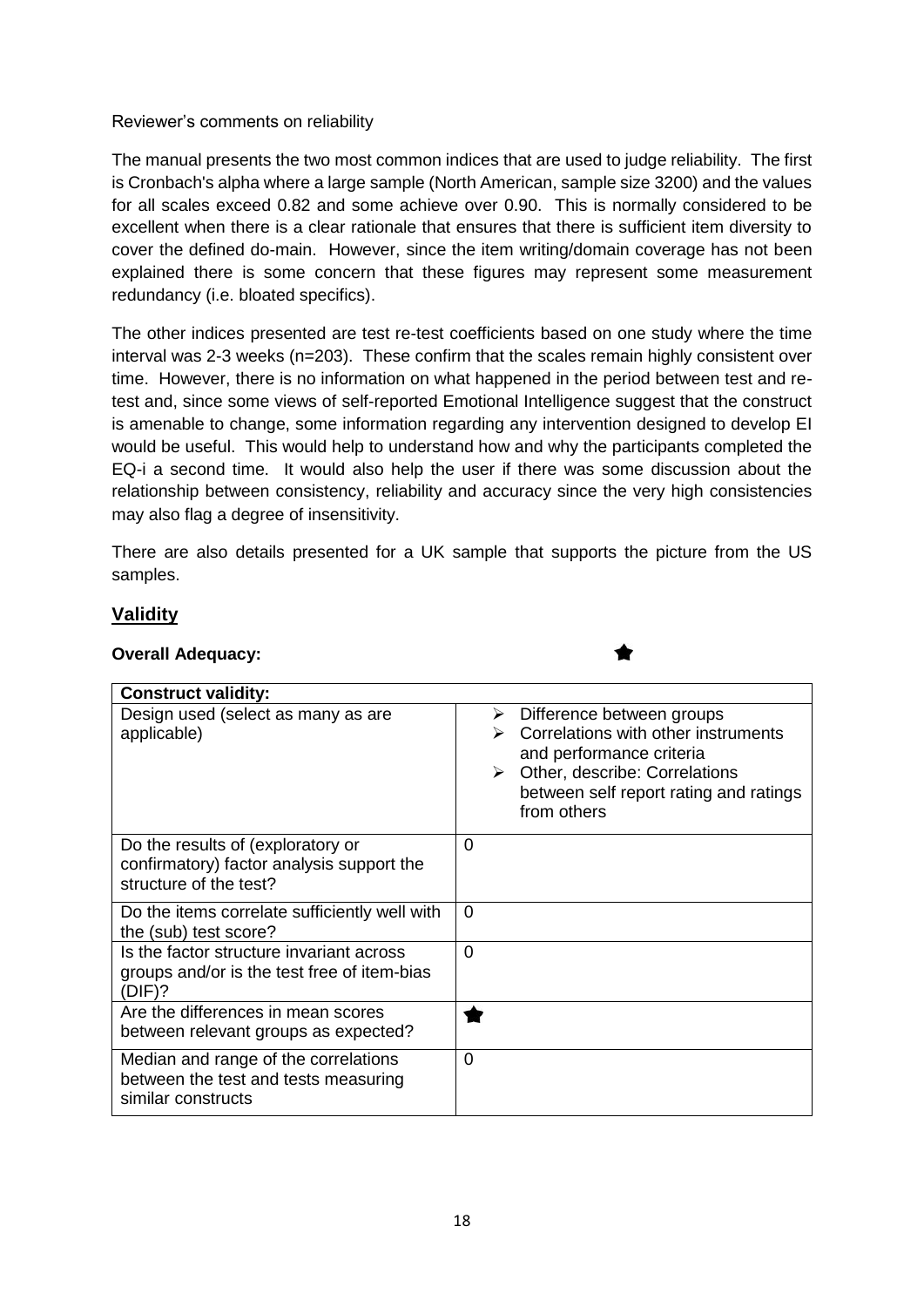| Do the correlations with other instruments<br>show good discriminant validity with<br>respect to constructs and the test is not<br>supposed to measure?                                       | 0                                    |
|-----------------------------------------------------------------------------------------------------------------------------------------------------------------------------------------------|--------------------------------------|
| If a Multi-Trait-Method design is used, do<br>the results support the construct validity of<br>the test (does it really measure what it is<br>supposed to measure and not something<br>else)? |                                      |
| Other, e.g. IRT-methodology, (quasi-)<br>experimental designs (describe):                                                                                                                     | $\overline{0}$                       |
| Sample sizes                                                                                                                                                                                  | 0                                    |
| Quality of instruments as criteria or<br>markers                                                                                                                                              | $\overline{0}$                       |
| How are old are validity studies?                                                                                                                                                             | Number of years no information given |
| Construct validity - Overall adequacy                                                                                                                                                         |                                      |
| Criterion - related validity:                                                                                                                                                                 |                                      |
| Type of criterion study or studies as)                                                                                                                                                        | n/a                                  |
| Sample sizes                                                                                                                                                                                  | $\overline{0}$                       |
| Quality of criterion measures                                                                                                                                                                 | $\overline{0}$                       |
| Strength of the relation between test and<br>criteria                                                                                                                                         | 0                                    |
| Criterion - related validity - overall<br>adequacy                                                                                                                                            |                                      |
| How old are the validity studies                                                                                                                                                              | Number of yearsno information given  |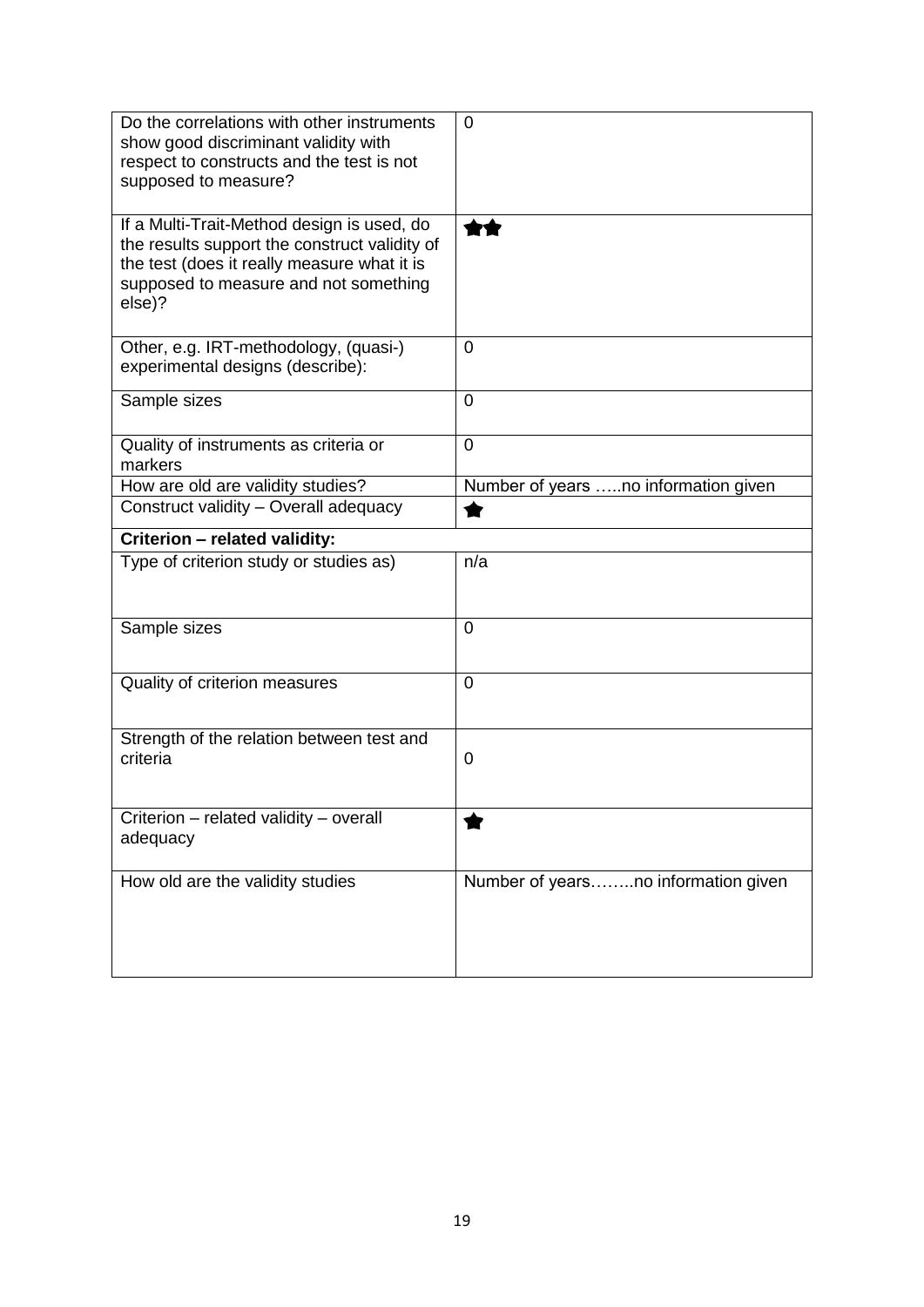#### Reviewers' comments on validity

There is a lack of information concerning the validity of the EQ 360 2.0. However, this is not as serious as it sounds, since the questionnaire is very similar to the EQ-i 2.0 (for which there is a considerable body of evidence – reviewed separately). Much of this evidence could be applied directly to the EQ 360 2.0 although independent corroboration would be beneficial. This would be supported if there were a study showing that completing the questionnaire in its single self-report version provided very similar results to the completion in the 360 process. Then, for example, the Factor Analyses for EQ-i 2.0 would most likely to be replicated in the self-report data of the EQ 360 2.0 (as long as the samples were com-parable). Such a study would also allow the correlations between the EQ-i 2.0 and other instruments to be used to evaluate the EQ 360. In their absence the reader is encouraged to examine these studies to gain a better understanding of this questionnaire.

One aspect of validity that is presented uniquely to the 360 version is the relationship between the self-report results and the results from the observers/ratees. These correlations are moderate. This is presented as evidence supporting the validity of the EQ 360 (i.e. raters agree reasonably well with the ratee) but also that it demonstrates the additional value of the raters judgements (i.e. sufficiently different to provide unique variance). However, obtaining moderate correlations is to be expected with many questionnaires asking questionnaires in similar domains and so presenting this as validity evidence is unsatisfactory without a clear theoretical position leading to prior hypotheses.

Other issues to consider regarding the validity of the EQ 360 are:

- 1. the high correlations between the sub-scales. Whilst the authors suggest that this means the instrument is appropriate for combining into a single underlying factor (emotional intelligence) it could equally reflect redundancy in the model (too many overlapping scales) or that raters are over-influenced by a general impression when evaluating the ratees (c.f. the halo/horns effect).
- 2. the definition of successful leadership this is such a complex concept that perhaps too much is made of a single sample with no behavioural evidence.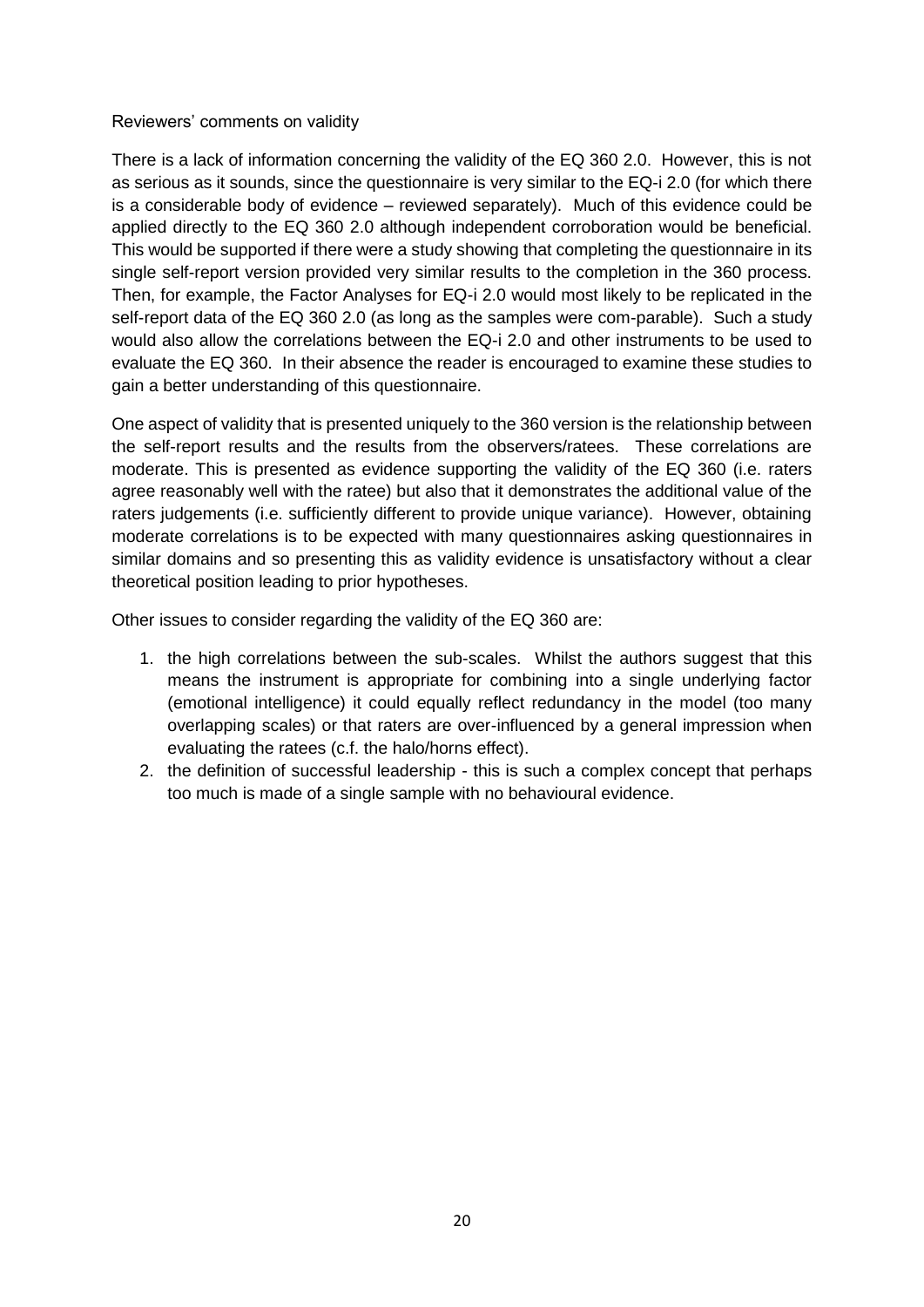## **Quality of computer generated reports**

#### **Overall adequacy of computer generated reports:**

## \*\*\*\*

## **Report 1: Workplace report**

| Scope or coverage                         | ***  |
|-------------------------------------------|------|
| Reliability                               | **** |
| Relevance or validity                     | ***  |
| Fairness, or freedom from systematic bias | **** |
| Acceptability                             | **** |
| Length                                    |      |

## **Report 2: Leadership report**

| Scope or coverage                         | ***  |
|-------------------------------------------|------|
| Reliability                               | **** |
| Relevance or validity                     | 含食食  |
| Fairness, or freedom from systematic bias | 含食食食 |
| Acceptability                             | **** |
| Length                                    |      |

#### **Reviewers' comments on computer generated reports:**

The computer-generated reports are well-organized and easy-to-use. The language is clear and precise. Whilst the whole report may be a little long for typical use, there is a facility to exclude or include various sections and such tailoring may prove very useful. There are good narrative explanations of the characteristics/behaviours being measured with a useful "Balancing your EI" section describing how some of the interactions between scales. The information is presented both in textual and graphical forms, which effectively complement one another.

Nevertheless, the reports are unlikely to stand alone and be decipherable by an untrained participant without input from a qualified person. The Coach reports give useful guidance for the discussion of the results with the client: the scales description, the verbal and graphic representation of the test results, questions for further discussion. The authors do provide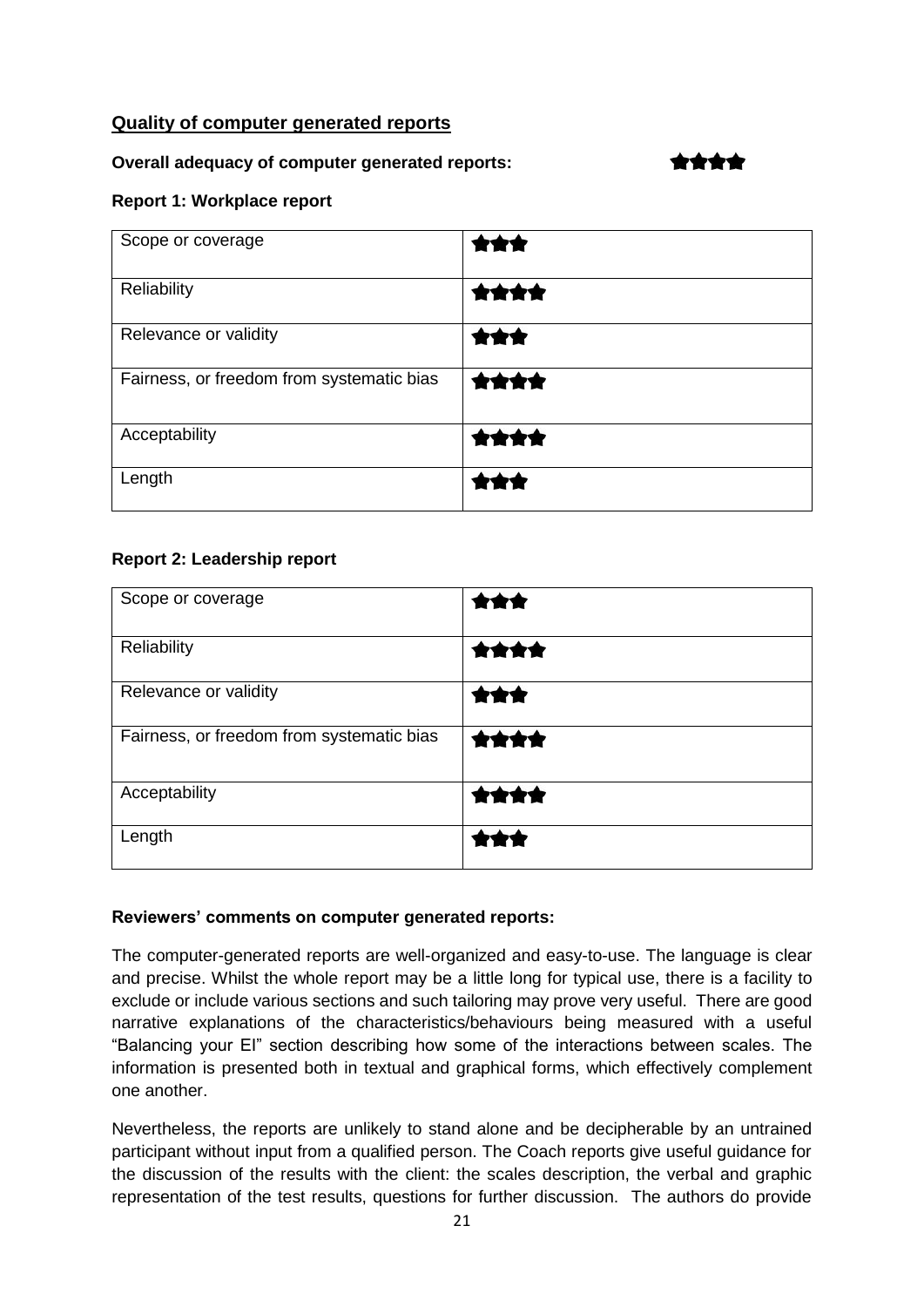training and recommend that a qualified per-son manages the interpretation especially for concepts that the lay person is unlikely to understand (such as the norm group and the rationale behind the model).

However, the reports do not mitigate against some misinterpretation. The language used in places suggests that the questionnaire is capable of measuring levels of skill or competence. (e.g. If your score falls near the bottom of the leadership bar, then your EI skills need further development in order to be on par with top leaders. If your score falls near the top of the leadership bar, then your EI skills are as strong as those of top leaders). This is not justified from the nature of the self-report questionnaires which measure style, beliefs or attitudes rather than competence directly.

Developmental guidance is included in the reports, for example in the form of questions, worksheets and an action plan. The Leadership report ends with a summary of the characteristics and 'common trends' across generations. This runs the risk of appearing to stereotype and 'label' individuals, which may be over-interpretation and potentially unhelpful

## **Final Evaluation**

Evaluative report of the test:

The EQ 360 2.0 is based on a significant body of work that attempts to measure the complex and sometimes ill-defined domain known as emotional intelligence. The questionnaire on which it is based was originally developed in 1998 (the EQ-i) which has been updated and improved (the EQ-i 2.0). How-ever, the emotional intelligence domain is so vast (covering personal, social and emotional development of the broad adult population) that no single instrument will cover all of the territory and the many facets will take a long time to validate. However, the EQ 360 is based on one of the more serious and impressive instruments in this area which is not only comprehensive but it also demonstrates levels of reliability that meet traditional psychometric expectations. The normative data available is growing and there is some evidence of its validity which is very promising. The Manual provides a good description of the test administration and feedback processes for both the EQ 360 and the single selfreport version (EQ-i 2.0). Computerised administration makes the process of obtaining multirater feedback relatively easy and the reports are well-structured, use clear and friendly language and combine textual feedback and colourful graphics.

The questions that need further attention are summarised below.

- 1. The definition of the emotional intelligence could be tightened
- 2. The structure may be rationally useful but may involve measurement redundancy
- 3. Clearer hypotheses would be useful for evaluating its validity
- 4. Better description of the norms beyond the North American sample for those using it in different languages or with different groups

Conclusions:

EQ 360 2.0 is an interesting and useful instrument for those who embrace the concept of emotional intelligence. It appears suitable for the broad adult population – certainly in North America – and it may well be suitable in other countries and cultures although this does require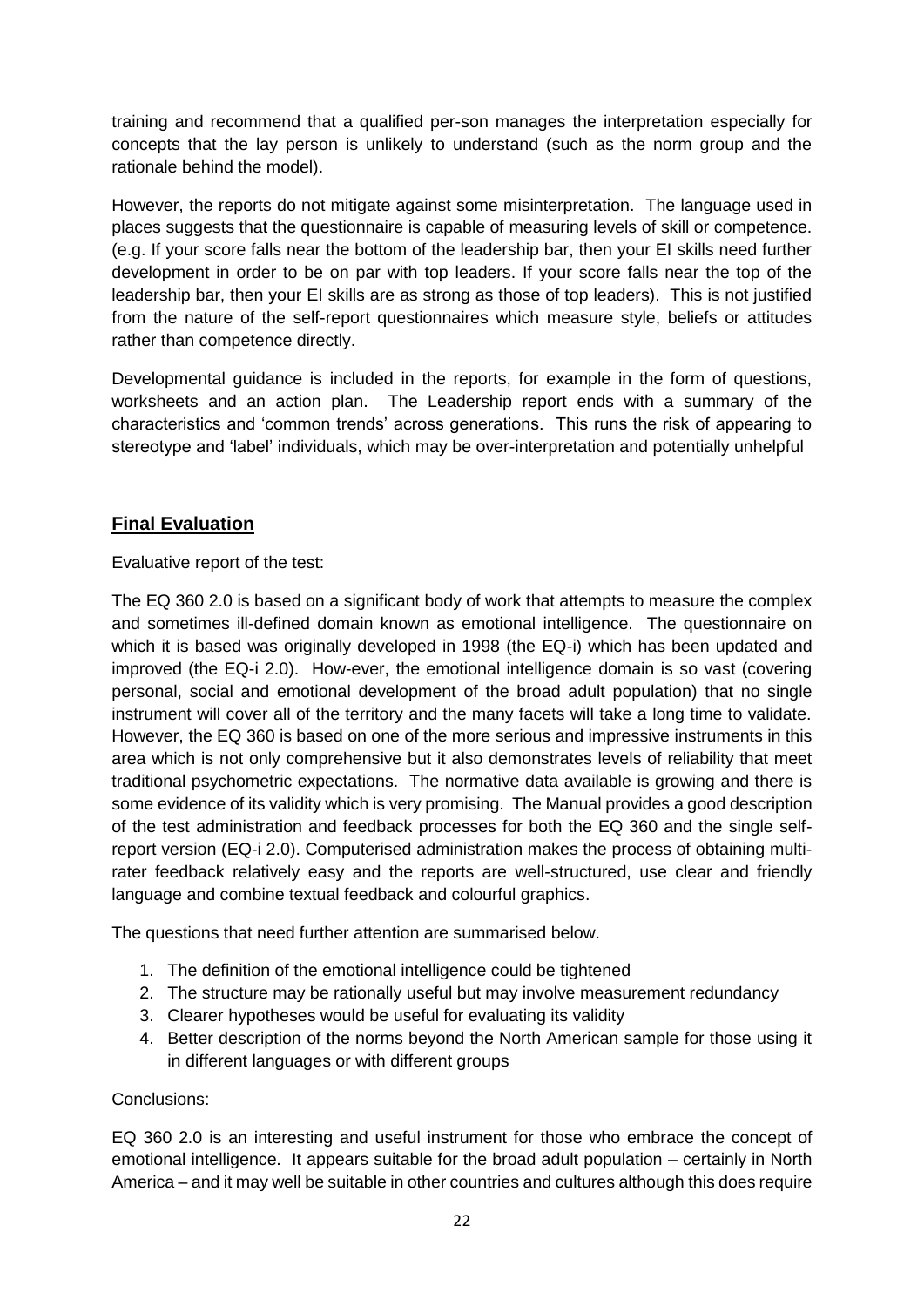further evidence. It is primarily a coaching and career guidance tool and its use in an evaluation or similar high stakes context should be approached with great caution. There is insufficient evidence to confirm its robustness against low self-awareness, self-delusion and impression management.

The reports provide users with well-structured information on the current level of their emotional intelligence – as they believe it to be – and help them with recommendations for further development.

Recommendations:

 $\triangleright$  Suitable for use in the area(s) of application defined by the distributor, by test users who meet the distributor's specific qualification requirements (at least EFPA User Qualification Level 2)

## Bibliography:

American Educational Research Association, American Psychological Association, and National Council on Measurement in Education. (1999). Standards for educational and psychological testing. Washington, DC: American Psychological Association.

Bartram, D. (1996). Test qualifications and test use in the UK: The competence approach. European Journal of Psychological Assessment, 12, 62–71.

Bartram, D. (2002a). EFPA Review Model for the description and evaluation of psychological instruments: Version 3.2. Evaluation Form. Brussels: EFPA Standing Committee on Tests and Testing (September, 2002).

Bartram, D. (2002b). EFPA Review Model for the description and evaluation of psychological instruments: Version 3.2. Notes for Reviewers. Brussels: EFPA Standing Committee on Tests and Testing (September, 2002).

Bartram, D., & Hambleton, R. K. (Eds.) (2006). Computer-based testing and the Internet. Chichester, UK: Wiley and Sons.

Bartram, D., Lindley, P. A., & Foster, J. M. (1990). A review of psychometric tests for assessment in vocational training. Sheffield, UK: The Training Agency.

Bartram, D., Lindley, P. A., & Foster, J. M. (1992). Review of psychometric tests for assessment in vocational training. BPS Books: Leicester.

Bechger, T., Hemker, B., & Maris, G. (2009). Over het gebruik van continue normering[On the use of continuous norming]. Arnhem, The Netherlands: Cito.

Bennett, R. E. (2006). Inexorable and inevitable: The continuing story of technology and assessment. In D. Bartram & R. K. Hambleton (Eds.), Computer-based testing and the Internet (pp. 201-217). Chichester, UK: Wiley and Sons.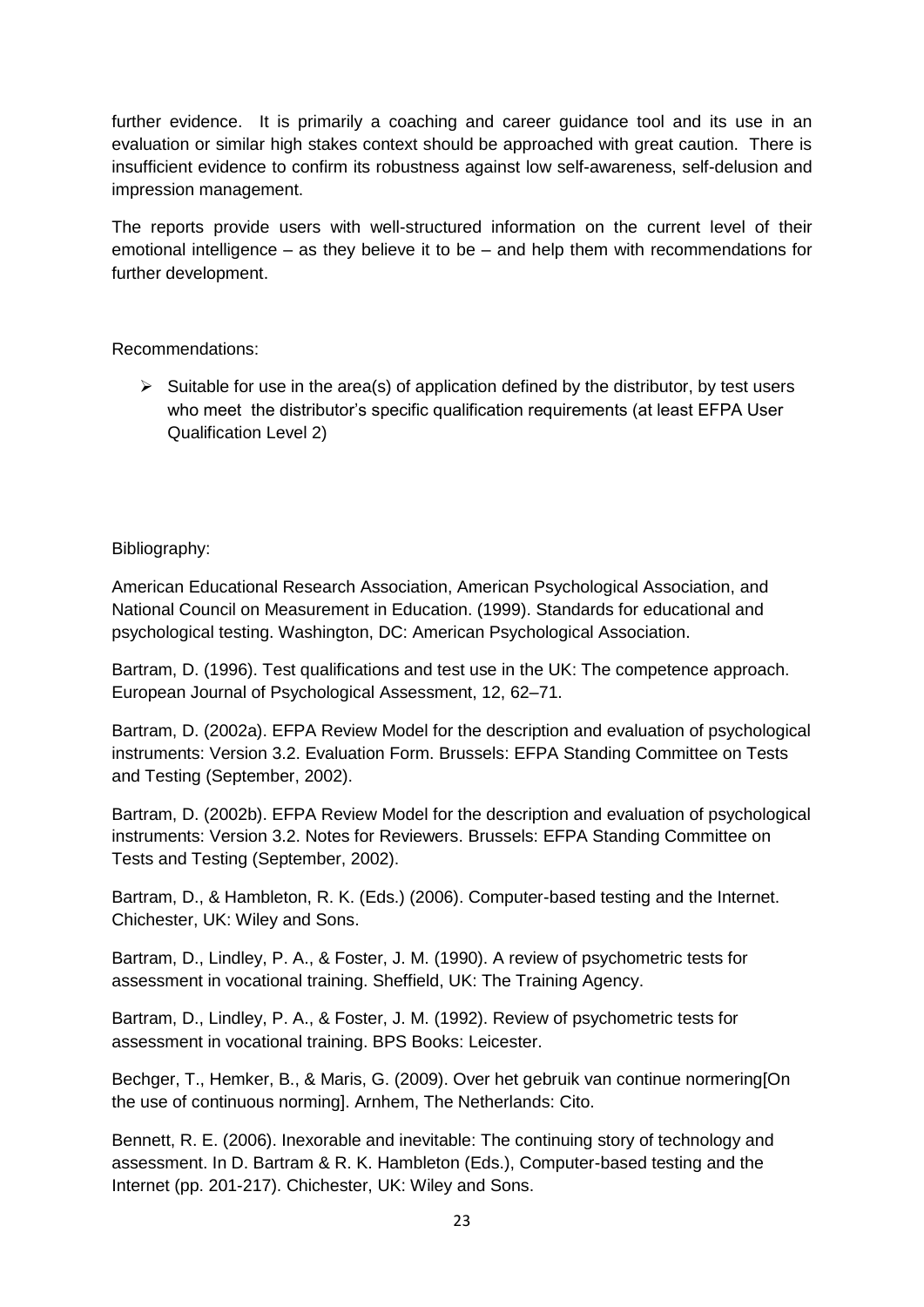Brennan, R. L. (Ed.) (2006). Educational measurement. Westport, CT: ACE/Praeger.

Cronbach, L. J. (1970). Essentials of psychological testing (3rd ed.). New York: Harper & Row.

Downing, S. M., &Haladyna, T. M. (Eds.) (2006). Handbook of test development. Hillsdale, NJ: Erlbaum.

Drasgow, F., Luecht, R. M., & Bennett, R. E. (2006). Technology and testing. In R. L. Brennan (Ed.), Educational meas-urement (pp. 471-515).Westport, CT: ACE/Praeger.

Drenth, P. J. D., &Sijtsma, K. (2006). Testtheorie. Inleiding in de theorie van de psychologische test en zijn toepassingen (4e herziene druk) [Test theory. Introduction in the theory and application of psychological tests (4th revised ed.)]. Houten, The Netherlands: Bohn Stafleu van Loghum.

Embretson, S. E. (Ed.) (2010). Measuring psychological constructs. Advances in modelbased approaches. Washington, D. C.: American Psychological Association.

Embretson, S. E., &Reise, S. P. (2000). Item response theory for psychologists.Mahwah, NJ: Erlbaum.

Evers, A. (2001a). Improving test quality in the Netherlands: Results of 18 years of test ratings. International Journal of Testing, 1, 137–153.

Evers, A. (2001b). The revised Dutch rating system for test quality. International Journal of Testing, 1, 155–182.

Evers, A., Braak, M., Frima, R., & van Vliet-Mulder, J. C. (2009-2012). Documentatie van Tests en Testresearch in Nederland [Documentation of Tests and Testresearch in The Netherlands]. Amsterdam: Boom test uitgevers.

Evers, A., Lucassen, W., Meijer, R., & Sijtsma, K. (2010). COTAN Beoordelingssysteem voor de Kwaliteit van Tests (geheel herziene versie; gewijzigde herdruk) [COTAN Rating system for test quality (completely revised edition; revised reprint)]. Amsterdam: NIP.

Evers, A., Muñiz, J., Bartram, D., Boben, D., Egeland, J., Fernández-Hermida, J. R., et al. (2012). Testing practices in the 21st Century: Developments and European psychologists' opinions. European Psychologist, in press.

Evers, A., Sijtsma, K., Lucassen, W., & Meijer, R. R. (2010). The Dutch review process for evaluating the quality of psy-chological tests: History, procedure and results. International Journal of Testing, 10, 295-317.

Haladyna, T. M., Downing, S. M., & Rodriguez, M. C. (2002). A review of multiple-choice item-writing guidelines for classroom assessment. Applied Measurement in Education, 15, 309-334.

Hambleton, R. K., Jaeger, R. M., Plake, B. S., & Mills, C. (2000). Setting performance standards on complex educational assessments. Applied Psychological Measurement, 24, 355–366.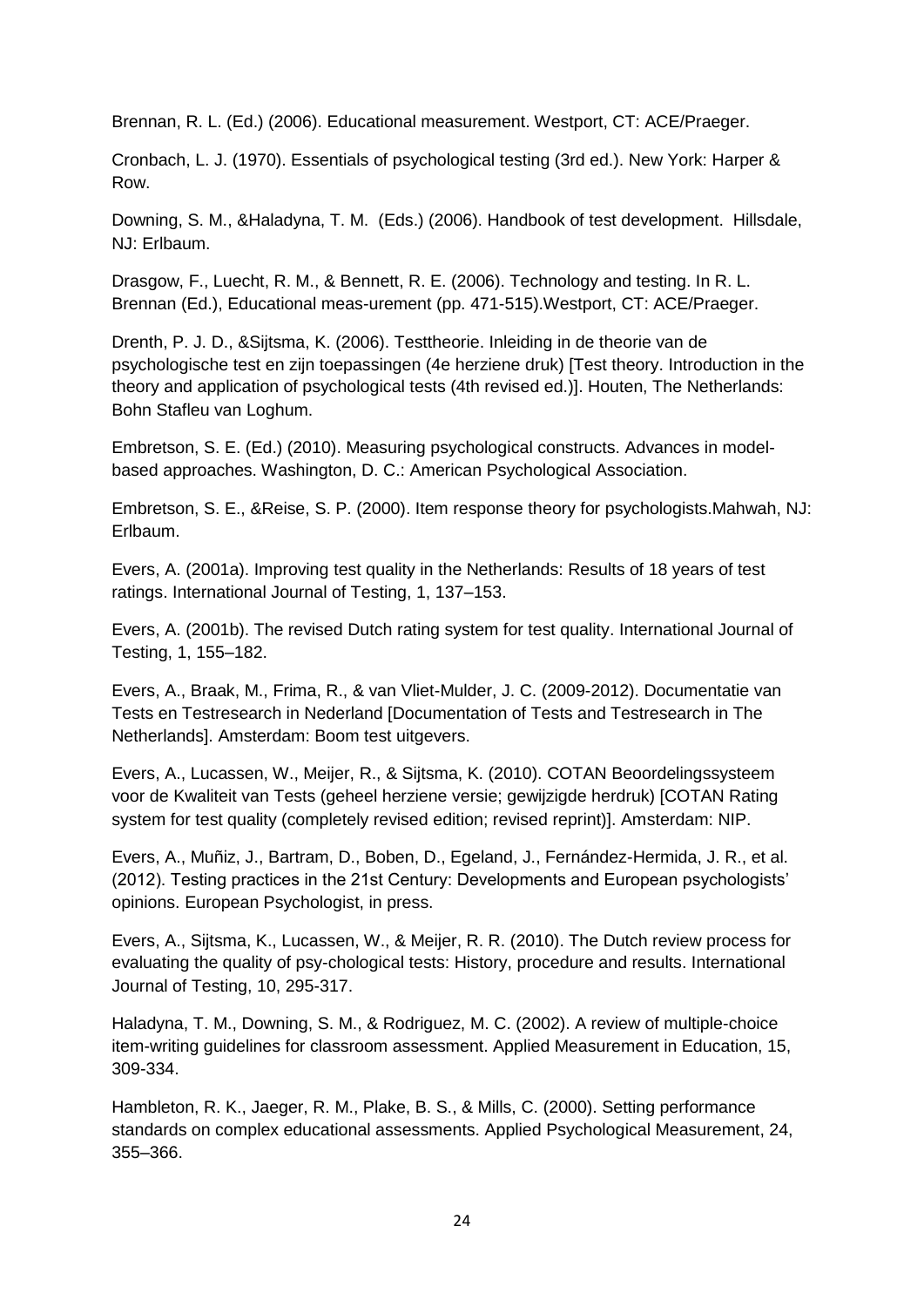Hambleton, R. K., Merenda, P. F., &Spielberger, C. D. (Eds.) (2005). Adapting educational and psychological tests for cross-cultural assessment. Mahwah, NJ: Erlbaum.

Hemphill, J. F. (2003). Interpreting the magnitudes of correlation coefficients. American Psychologist, 58, 78-80.

International Test Commission. (2005). International Guidelines on Computer-Based and Internet Delivered Testing. Bruxelles, Belgium: Author.

Kersting, M. (2008). DIN Screen, Version 2. Leitfaden zur Kontrolle und Optimierung der Qualität von Verfahren und deren Einsatz bei beruflichen Eignungsbeurteilungen [DIN Screen, Version 2. Guide line for monitoring and op-timizing the quality of instruments and their application in proficiency assessment procedures.]. In M. Kersting. Qualitätssicherung in der Diagnostik und Personalauswahl - der DIN Ansatz (S. 141-210) [Guaranteeing quality in diagnostics and personnel selection (p. 141-210)]. Göttingen: Hogrefe.

Lindley, P. A. (2009). Reviewing translated and adapted tests: Notes and checklist for reviewers:5 May 2009. Leices-ter, UK: British Psychological Society. Retrieved from http://www.efpa. eu/professional-development/tests-and-testing.

Lindley, P.A. (2009, July). Using EFPACriteria as a common standard to reviewtests and instruments in different coun-tries. In D.Bartram (Chair), National approaches to test quality assurance. Symposium conducted at The 11th European Congress of Psychology, Oslo, Norway.

Lindley, P., Bartram, D., & Kennedy, N. (2004). EFPA Review Model for the description and evaluation of psychological tests: test review form and notes for reviewers: Version 3.3. Leicester, UK: British Psychological Society (November, 2004).

Lindley, P., Bartram, D., & Kennedy, N. (2005). EFPA Review Model for the description and evaluation of psychological tests: test review form and notes for reviewers: Version 3.41. Brussels: EFPA Standing Committee on Tests and Testing (August, 2005).

Lindley, P., Bartram, D., & Kennedy, N. (2008). EFPA Review Model for the description and evaluation of psychological tests: test review form and notes for reviewers: Version 3.42. Brussels: EFPA Standing Committee on Tests and Testing (September, 2008).

Lindley, P. A. (Senior Editor), Cooper, J., Robertson, I., Smith, M., & Waters, S. (Consulting Editors). (2001). Review of personality assessment instruments (Level B) for use in occupational settings. 2nd Edition. Leicester, UK: BPS Books.

Meyer, G. J., Finn, S. E., Eyde, L. D., Kay, G. G., Moreland, K. L., Dies, R. R., et al. (2001). Psychological testing and psychological assessment: A review of evidence and issues. American Psychologist, 56, 128-165.

Mokken, R. J. (1971). A theory and procedure of scale analysis. The Hague: Mouton.

Moosbrugger, H., Kelava, A., Hagemeister, C., Kersting, M., Lang, F., Reimann, G., et al. (2009, July).The German Test Review System (TBS-TK) and first experiences. In D. Bartram (Chair), Nationalapproaches to test quality assurance. Symposium conducted at The 11th European Congress ofPsychology, Oslo, Norway.